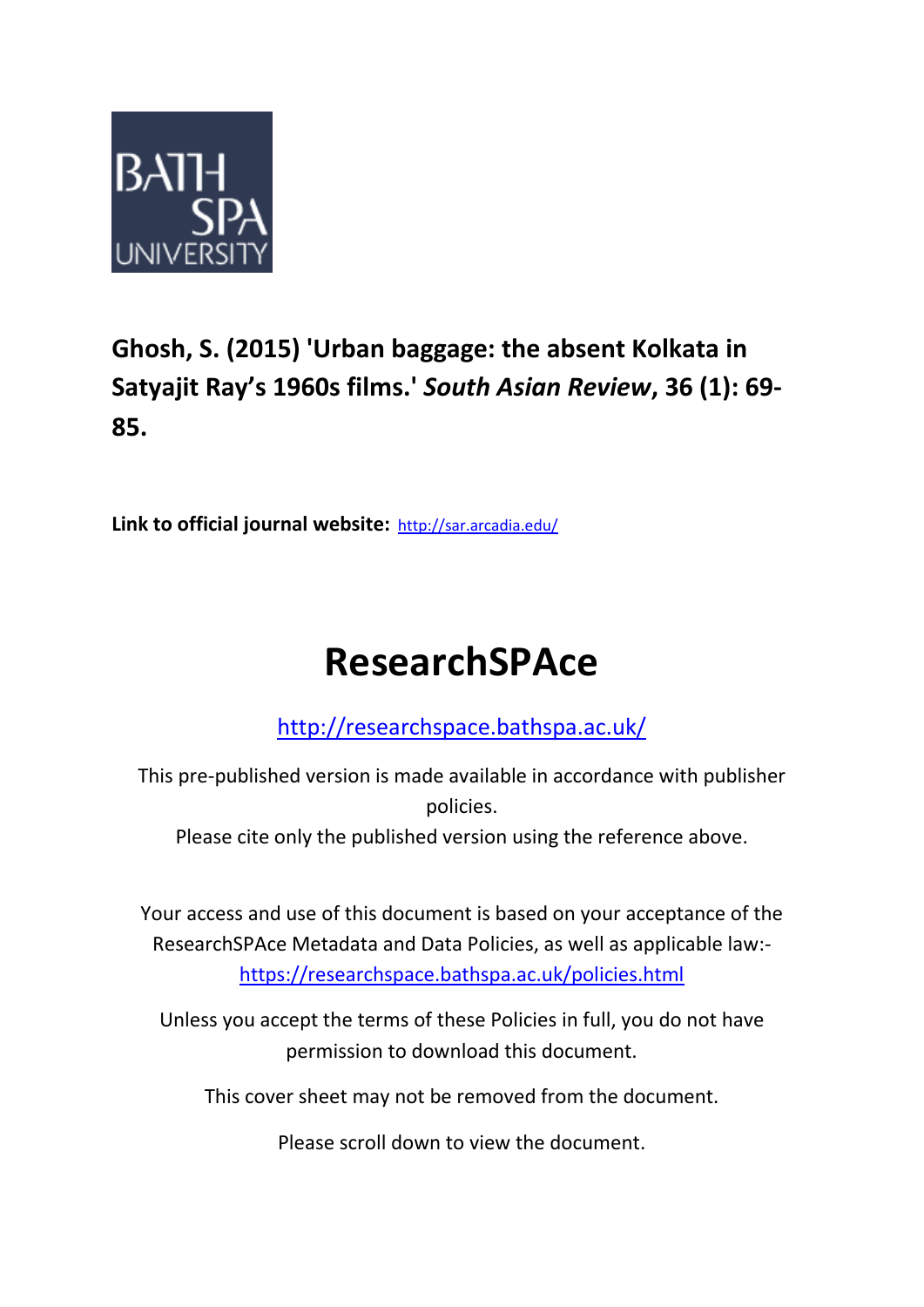### **Urban Baggage: The Absent Kolkata in Satyajit Ray's 1960s films**

*[accepted manuscript]*

#### **Suman Ghosh**

-

'The Calcutta of the burning trams, the communal riots, refugees, unemployment, rising prices and food shortages does not exist in Ray's films. Although he lives in this city, there is no correspondence between him and the 'poetry of anguish' which has dominated Bengali literature for the last 10 years.' (Chidananda Dasgupta, film critic)<sup>1</sup>

'the New Wave seems to be on the losing side. As a result, in utter frustration and impotent rage, the over energetic members of the new generation who have refused to yield so long are now seen to haul themselves one against the other, holding Ray responsible, even if partially, for this sad state of affairs… can anyone deny the fact that in a work of art, as much as in politics, the leader's attitude and actions often become exemplary even without his meaning it?' (Mrinal Sen, film director) <sup>2</sup>

--------------------------------

In the 1970s, Satyajit Ray directed three films, *Pratidwandi* (*The Adversary*, 1970), *Seemabaddha* (*Company Limited*, 1971) and *Jana Aranya* (*The Middleman*, 1975), which were contemporary realist narratives of life in his city Kolkata (then Calcutta) in India. These three films are often grouped together as *The Calcutta Trilogy*. Before this, Ray's only film about contemporary life in Kolkata was *Mahanagar* (*The Big City*, 1963). Throughout the 1960s, Ray's popularity in his own city was tempered by the criticism that the internationally feted director was neglecting the realities of his home in his films (see above), as Kolkata increasingly became a hotbed of violent political activity, student unrest and economic instability.

This essay takes the position that Ray's 1960s films were much more about contemporary Kolkata than critics have been willing to accept. This argument is based on an analysis of three of Ray's films made in the beginning, middle and end of a decade that brought about a series of political, social and cultural

<sup>1</sup> Das Gupta, Chidananda. 1966. 'Ray and Tagore' in *Sight and Sound*, London: BFI. p. 36

<sup>2</sup> Sen, Mrinal. 1977. 'Satyajit Ray Sets the Example' in *Views on Cinema*, Calcutta: Ishan, p. 47.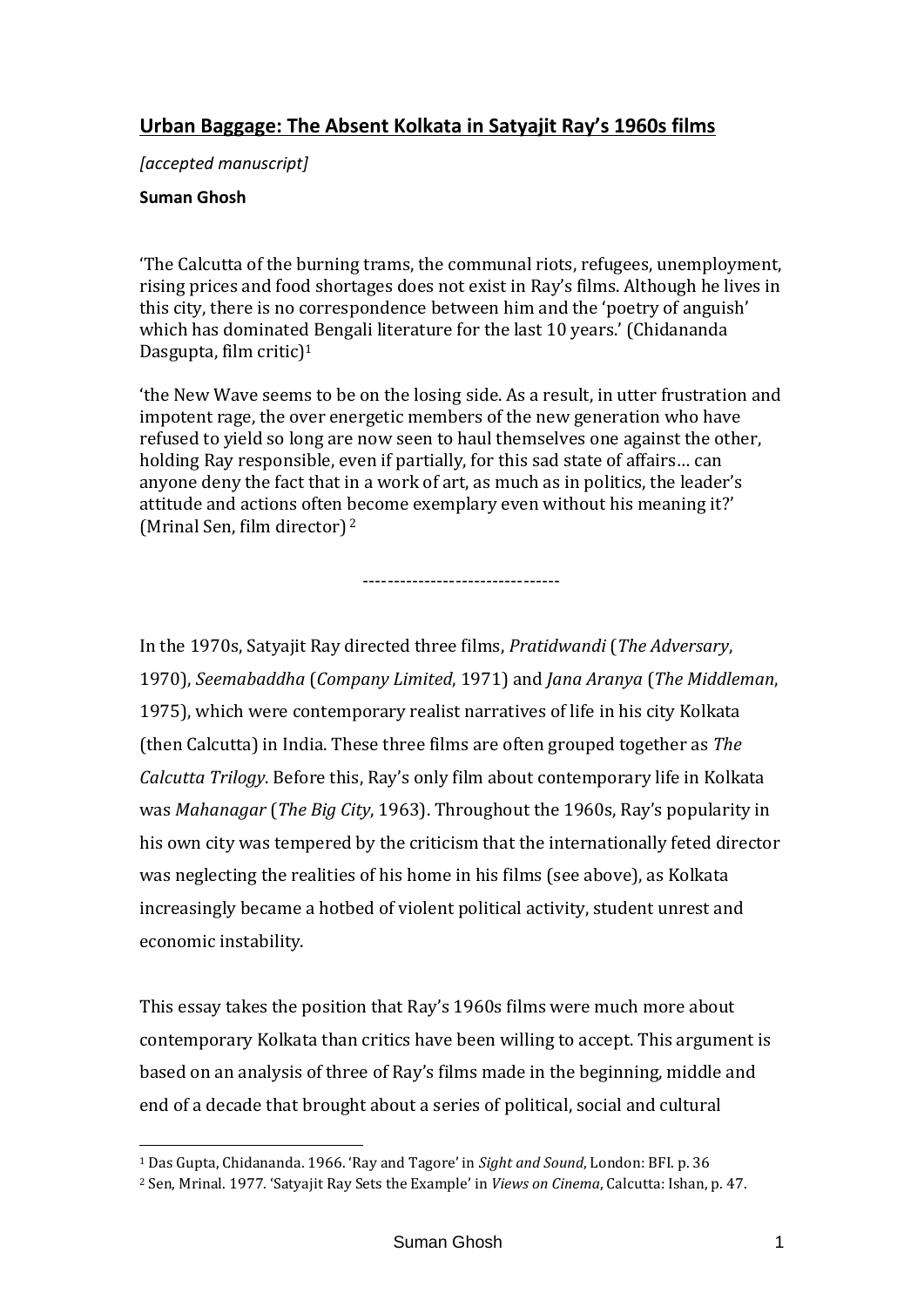upheavals which proved crucial to the city's future. Taken together, these three films constitute a trilogy in their own right, and by reading them together it is possible to clearly trace some of the prominent social trends in the evolution of Kolkata in the 1960s.

Of the three films discussed in this essay, the earliest, *Kanchenjungha* (1962) is set in the hill station of Darjeeling at the foothills of the Himalayas. It is an ensemble piece about the final afternoon of an upper class Kolkata family on holiday, where the interplay of characters reveals the cracks in their impeccable veneer of aristocracy as they find themselves in the midst of individual and social changes. The often underrated *Nayak* (*The Hero*, 1966) features a Bengali film star on his way to collect a major award and is set in the first class carriage of a railway train which has left Kolkata for India's capital city, Delhi. The film hero's encounter with an intrepid young journalist results in a conversation which leads to the labyrinths of his mind. The third, *Aranyer Dinratri* (*Days and Nights in the Forest*, 1970), is set in the forests of Palamau in northern Bihar. Like *Kanchenjungha*, this film is about 'tourists' from Kolkata. These are a group of four young men on holiday in the forests where they meet two young urban women who are tourists like themselves and try to woo them awkwardly with unhappy results. A parlour game sequence towards the end of the film provides an insight into their confused sensibilities.

#### **Beyond the City**

Ever since British colonial rulers discovered that they could escape the heat of the Bengal summer by moving away to the cooler hill station of Darjeeling with its splendid views of Himalayan snow peaks, the resort grew in popularity. The British 'masters' were closely followed by their elite Indian subjects, and later by the subalterns. After India became independent in 1947, Darjeeling continued to be popular as tourists flocked to what had become over the years a picturesque settlement surrounded by the Himalayas around and tea gardens below. As the archetypal private tutor in *Kanchenjungha* animatedly explains to his nephew Ashoke, Darjeeling is a 'melting pot'. The term misleadingly implies that it is a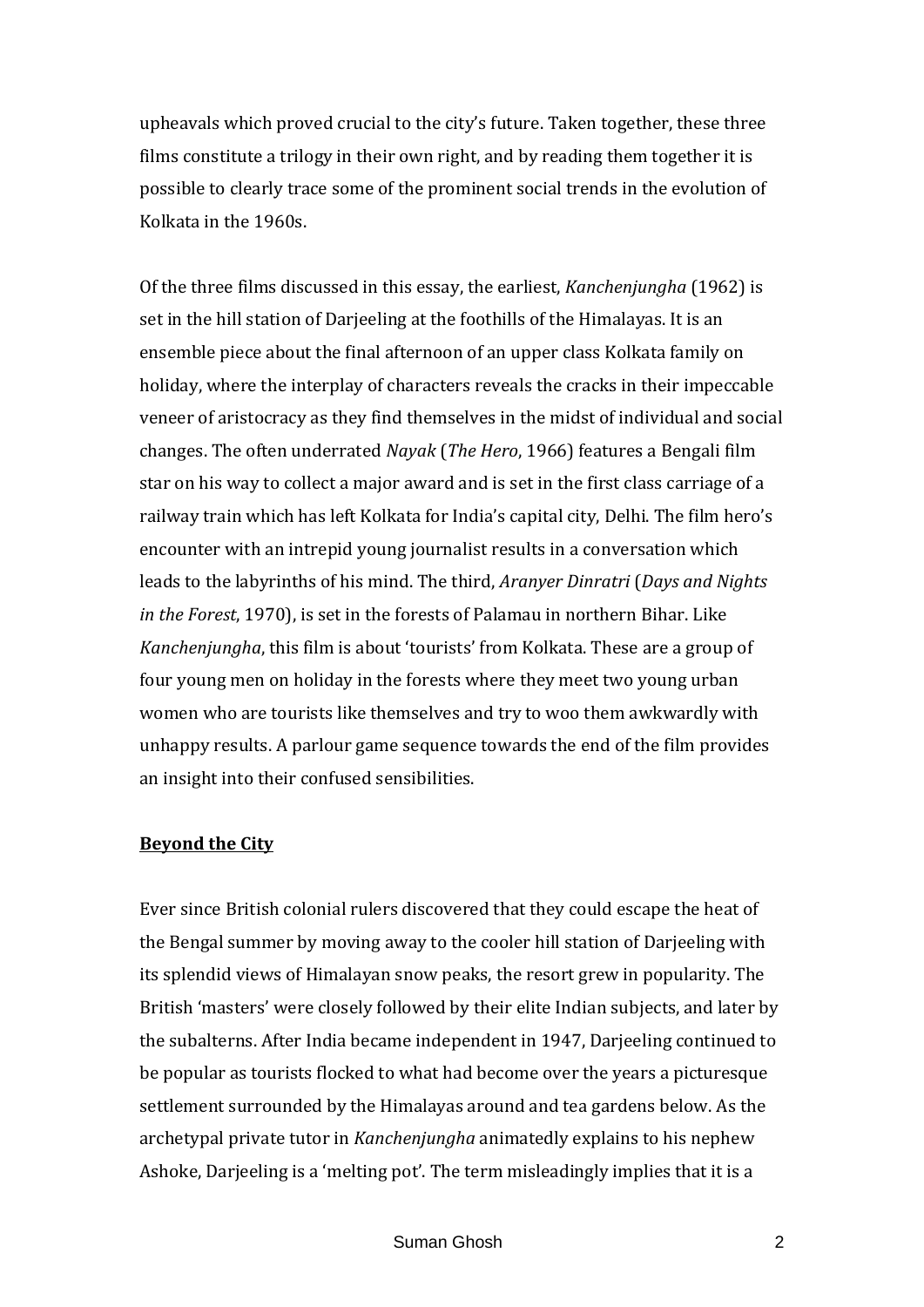space where class divisions disappear and identities are reconfigured, and carries a suggestion of social equality, one that had a particular resonance for a new generation of Indians in the 1960s and their experience of India's still nascent democracy.

The irony could hardly be more severe. In Ray's film, Darjeeling emerges as a space where people from different classes move together side by side. While they are all on holiday in Darjeeling, away from the city of Kolkata that is their common point of origin, they remain within their respective, carefully insulated worlds. They pass each other by often without acknowledging the other's presence. They seldom meet, and never mix. The tourists do not mix with the impoverished locals. Within the tourists, there is no intercourse between classes. Darjeeling is a space which conveys the impression of a single unified world, but is in reality a fractured space within which they move in their respective orbits.<sup>3</sup> And when these orbits cross, chaos ensues.

*Kanchenjungha* portrays a Bengali upper class family who carry their baggage of class identity even when they leave the city on holiday. Like valuables too precious to be left behind, these tourists carry the markers of their class with them, if only because they provide 'security'. The four friends in *Aranyer Dinratri*  are no exception to this rule, even though they clearly belong to the upper echelons of Kolkata's middle-class. Not having booked accommodation in the forest bungalow, they initially try to get access by misleading the caretaker. When that ploy fails, they try to impress him saying they were VIPs, and are finally allowed entry after they grease his unwilling palms. This exploitation of the lower classes by those more powerful is carried out through deception, intimidation and bribery, in that order. These tools are used individually or in combination to unlock otherwise closed doors in the city as well as beyond it, even those of a 'secure' bungalow in the 'insecure' forest. Class identity is baggage that is both essential and convenient to carry.

<sup>3</sup> See Ghosh, Suman: 'Development Dynamics in India: Two Examples, One Film; A Reading of Satyajit Ray's Kanchenjungha*'* in *Global Built Environment Review*', March-April 2004, vol 3, no. 3, pp 15-23 available at http://www.globalbuiltenvironmentreview.co.uk/Pages/default.aspx.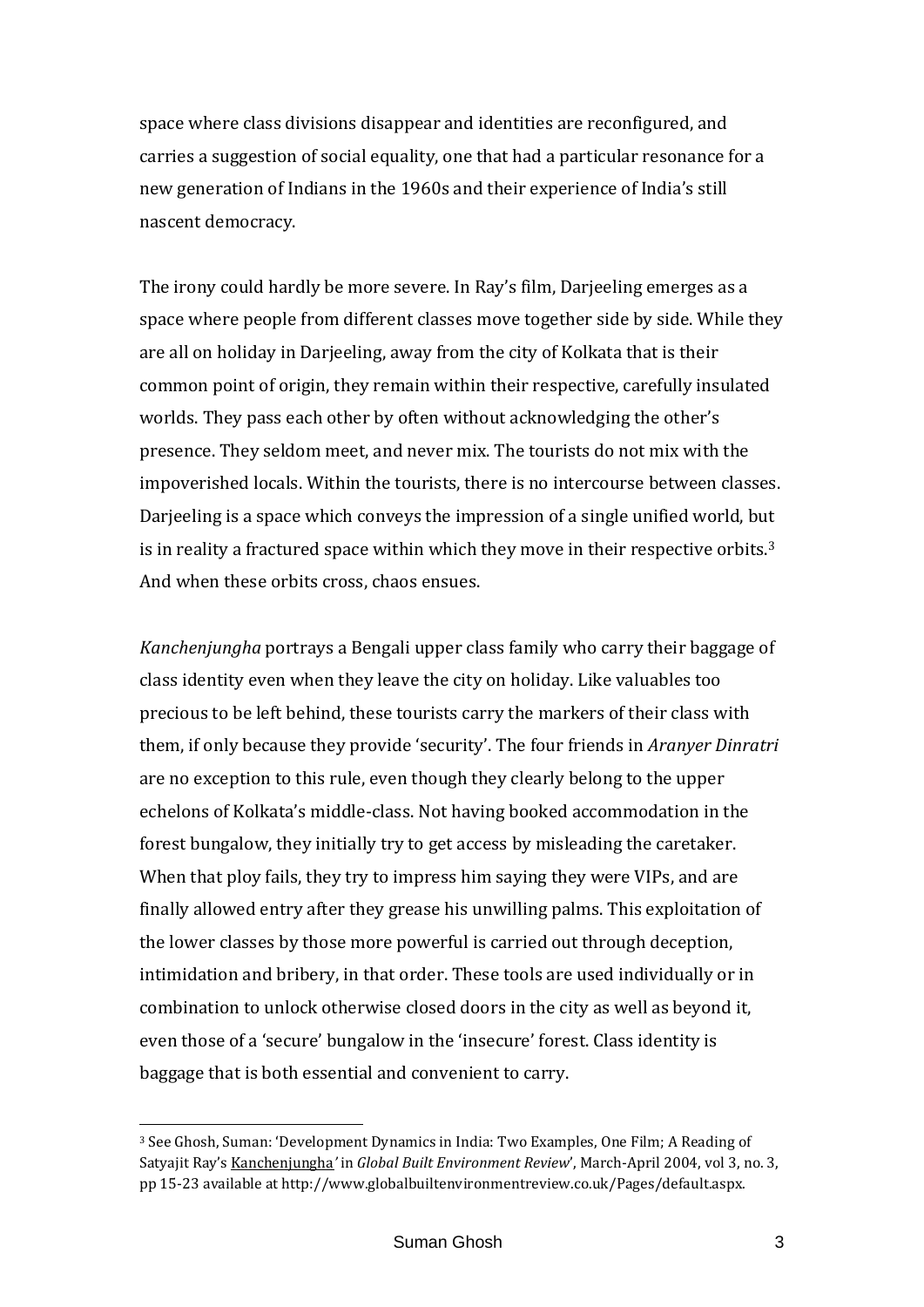The urban tourist in these two films carries much more baggage than class identity. This includes not only the sense of class belonging which distinguishes their way of life in Kolkata, but also, effectively, the city itself. Escape from the city is impossible. Ironically, in trying to escape the city, these tourists carry the city with them wherever they go. This distinguishes the 'tourist' from a 'traveller' like Monomohan in Ray's final film *Agantuk* (*The Stranger*, 1991) whose cultural roots do not seem to affect his ability to engage with the groups of people he comes in contact with in his anthropological journeys. Conversely, Ashim in *Aranyer Dinratri* has come to the forest because he needed a 'break from routine'. Arindam, the hero in *Nayak*, hopes that the train to Delhi will give him 'freedom for twenty four hours'. The family in *Kanchenjungha* has been on holiday for seventeen days, but the holiday has not gone well. The father hopes to 'acquire' a suitable groom for his younger daughter, while his eldest daughter is going through a difficult marriage. Through their failed attempts to escape, the characters mirror the changing face of Kolkata throughout the 1960s in these three films, made in the beginning, middle and end of what proved a decisive decade for the city.

If the 1950s, under the prime-ministership of Jawaharlal Nehru, firmly set the foundations of democracy in the newly independent republic of India and provided stability to the nation-state, the 1960s were markedly different. There was aggression and warfare across international borders as the country woke up from the rosy, optimistic childhood of its first decade to an uncomfortable adolescence in its second. Nehruvian socialism died, as did Nehru himself, in 1964. West Bengal's chief minister Dr B.C. Roy, whose vision of engineering and technology based industrial development for the state mirrored Nehru's own, suddenly died in 1962, leaving the state's politics in disarray at a time when economic growth had begun to slow down. Like elsewhere in India, Kolkata's economy experienced its first post-independence difficulties in the early 1960s; private banks faced liquidation, companies closure and families insolvency.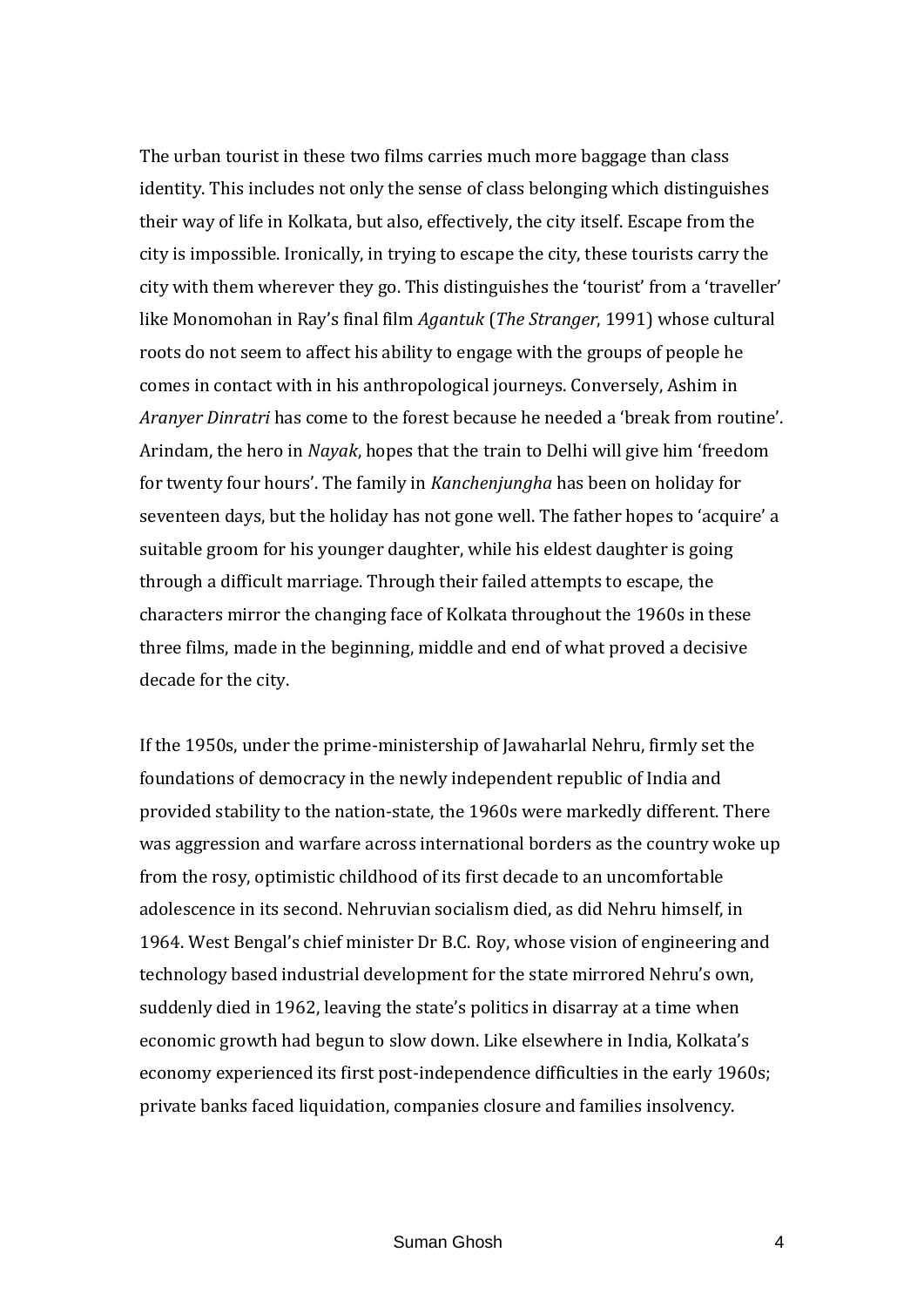A brief economic survey of this period provides clear indicators about the nature of social change in contemporary Kolkata. West Bengal's industry, on which the city's financial prosperity depended, suffered a series of setbacks in the 1960s. During 1959-65, 'West Bengal's engineering industries recorded a growth of 16.8 per cent per year in net value in current prices and 8.3 per cent per year in employment. This period of rapid expansion was followed by a period of sharp recession,' which developed primarily because of two reasons. Firstly, 'foreign aid was suspended during the Indo-Pak war of 1964'. Secondly, 'there was a two year succession of droughts which severely affected Indian agriculture and led the central government to reduce its investment outlay in an attempt to hold back the drought induced inflation. The area hardest hit by the reduction of government investment was West Bengal, which contains India's main concentration of engineering industries.'<sup>4</sup>

A period of economic hardship ensued. The state's financial resources were depleted. Larger numbers of unemployed graduates began queuing for fewer jobs and by the end of the decade the situation was out of control. A new generation of college graduates struggled with increasingly difficult chances of obtaining a livelihood. Political parties became increasingly factionalised and the Left split into many parts. The American war in Vietnam swelled the support for the Left, and angry, disillusioned students from Bengal's universities joined the radical strands which promised retribution through revolution, believing Mao's maxim that 'political power grows out of the barrel of a gun'.<sup>5</sup>

#### **Faces of Unemployment: Anger, Compromise and Apathy**

-

Ray's reluctance in portraying the political unrest and the emergence of the radical Left in the 1960s in his films drew the ire of his critics<sup>6</sup>. Ray's own view

<sup>4</sup> Lubell, Harold, 1974. *Calcutta: Its Urban Development and Employment Prospects*, Geneva: International Labour Office. p.7

<sup>5</sup> Tse-Tung, Mao, 1965. 'Problems of War and Strategy' (November 6, 1938), *Selected Works*, Volume. II, Foreign languages Press: China, p. 224.

<sup>6</sup> Apart from Sen and Dasgupta quoted at the beginning of this essay, see for example Kolkata based critic P. Lal's acerbic review of *Nayak*, which describes the film as 'remote and fluffy and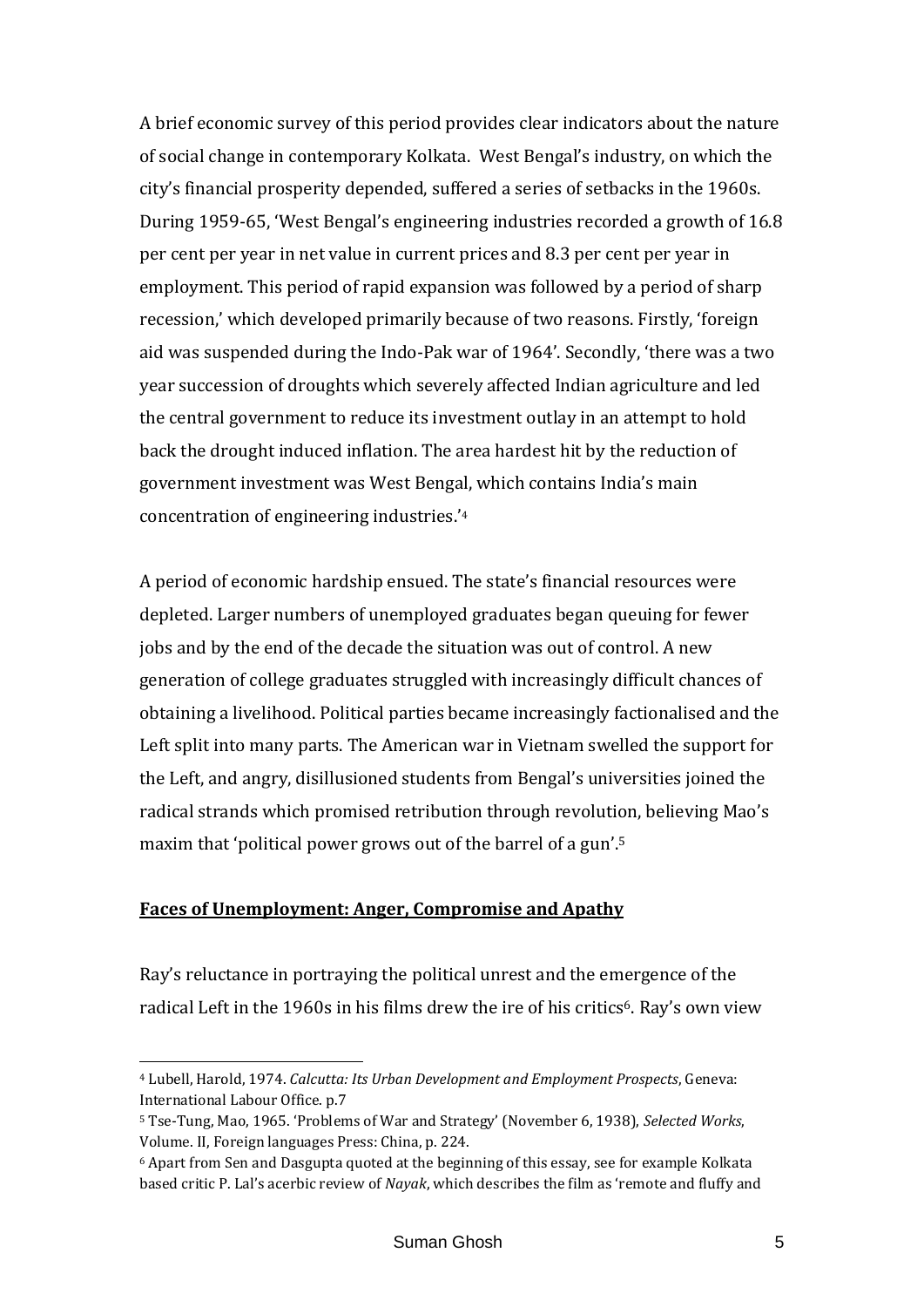was that 'a person with a definite political line is often psychologically less interesting: revolutionaries don't think for themselves all the time'. Discussing his 1970 film *Pratidwandi* (*The Adversary*), he suggested that the individual, on the contrary, 'thinks of himself', 'suffers', and 'carries out an act of protest at a personal level, which to me is a marvellous thing because it comes from inside and not as the expression of any political ideology'.<sup>7</sup> The first voice of such personal protest in Ray's films is of course Apu in Ray's final film of the Apu Trilogy, *Apur Sansar* (*The World of Apu*, 1959). The unemployed Apu refused a job offer with the railways because they were recruiting workers to replace protesters on strike, and instead chose to tutor students privately to earn a living. In *Kanchenjungha*, made three years later, Ashoke, the unemployed young man from Kolkata, not only refuses a job offer from the aristocratic Indranath, but rebuffs him deliberately because of his class bias.

This ability to protest in Ray's characters seems to weaken considerably as the decade advances and they appear more willing to compromise. If Ashoke submits to the temptation of offending his condescending benefactor in *Kanchenjungha* at considerable cost to his own prospects, it is partly because he retains his optimism. He is still unsure whether he should have accepted Indranath's offer, but has faith in his own ability, despite an uncertain future of 'endless job applications, wearing out the soles of my shoes, and appearing for interviews in borrowed trousers'. He admits that he might have accepted the offer if he were in Kolkata instead of Darjeeling, even if it meant that he would be accepting 'charity'. As this essay will argue, he may even have accepted the offer if the story was set at the end of the 1960s rather than the beginning of the decade.

By the mid-1960s, the film star in *Nayak* has already accepted compromise as a way of life. He admits to Aditi, who edits a magazine for women, that his motto is to 'catch fish without wetting your hands'. He chose to act in films rather than on

sweet and 'unintegrated', in Dasgupta, Chidananda, ed. 1981. *An Anthology of Statements on Ray and By Ray*, New Delhi: Directorate of Film festivals, p75.

<sup>7</sup> Thomsen, Christian Braad. 1973. 'Ray's New Trilogy: An Interview by Christian Braad Thomsen', *Sight and Sound*. London: BFI. p. 33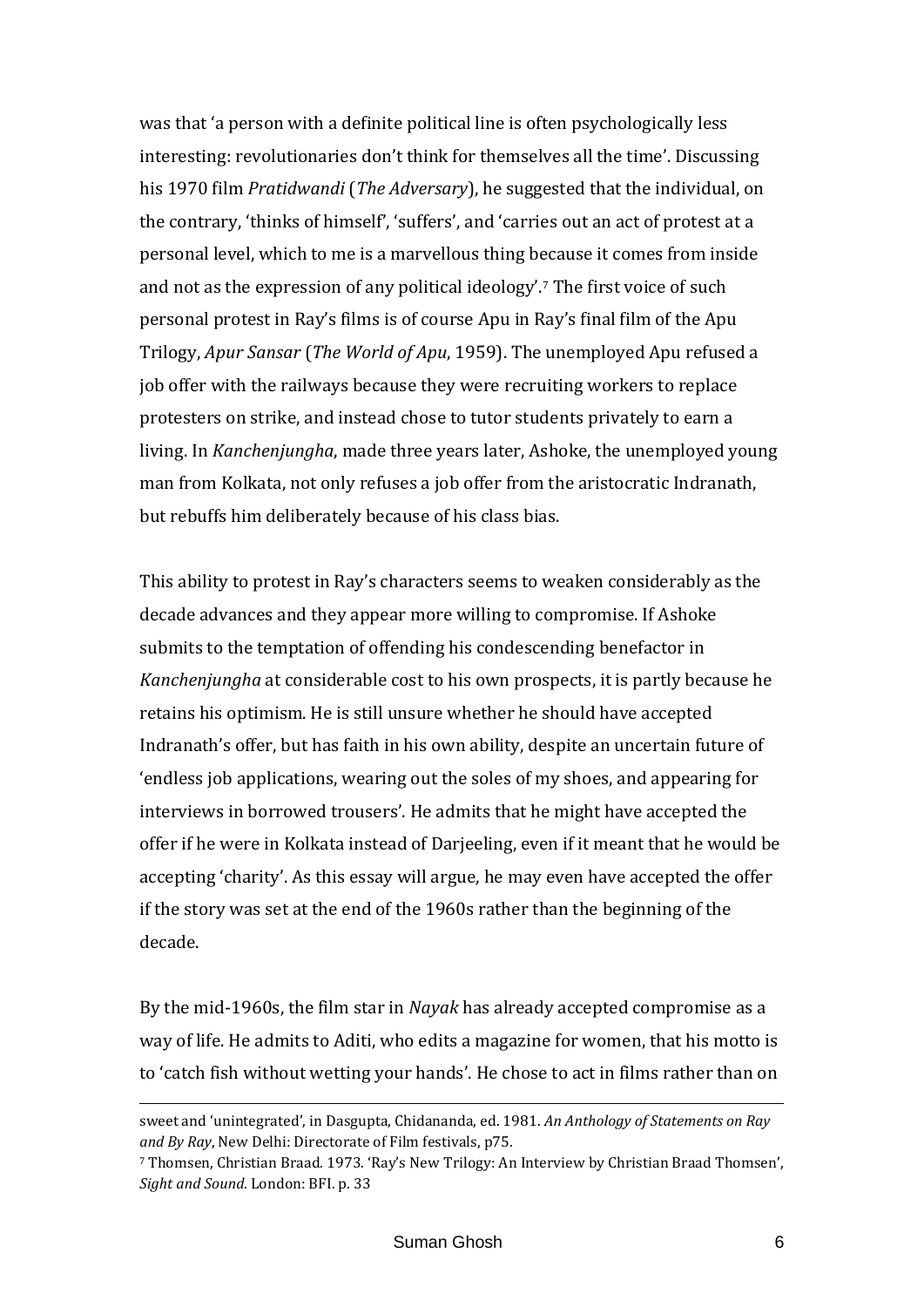stage not out of any artistic conviction but because he preferred to be a 'successful puppet earning thirty thousand rupees per film' than 'a human being' earning a pittance. He still has a working conscience, which he 'drowns in alcohol'8, and regrets the loss of his friendship with the trade-unionist Biresh after he refused to address a group of striking factory workers. To him, this is 'the price of success'.

The four friends in *Aranyer Dinratri* appear to be less troubled by afterthoughts and pangs of conscience. By the end of the 1960s, Kolkata's youth had already become polarised through the choices they made: to reject and rebel, or to accept and compromise.<sup>9</sup> The third possibility i.e. to continue without compromise seems to not exist even in Ray's optimistic world. Ashim, the corporate executive and his friend Sanjoy, the labour officer in a jute mill, have learnt this lesson. Many years back they edited a quarterly magazine together, are still proud of their previous idealism, even though they suffered losses. The wiser for their misfortunes, they have now given up, and live easier, more comfortable lives. Their former tenacious struggle to publish the magazine is accepted nostalgia, and their lack of idealism does not trouble their conscience anymore. Ashim knows that 'the more he rises, the more he will fall'. This closely guarded sense of failure is revealed in inebriated moments like the night sequence when Ashim staggers drunkenly towards a car in which two women are travelling, and loudly proclaims that they are VIPs, 'very impotent people'. Earlier, he suggests that Sanjoy's boredom with his job in the jute mill may be 'compensated' if he wins the affections of his superior officer's daughter. On hearing that Sanjoy's mother has already decided a suitable match for her son, he says in a typically Kolkatan blend of Bengali and English, 'you will continue in your job, serve your boss, live

<sup>8</sup> Ray's 1965 film *Kapurush* features a conversation between the scriptwriter and the manager of a tea garden where the latter extols the virtues of whisky for 'keeping one's conscience afloat.' <sup>9</sup> This polarisation is reflected in the escalation of violence in Kolkata's streets even as radical fringes in Leftist politics across Bengal increasingly advocated 'direct action' against the establishment. Naxalite politicians declared their support for the 'annihilation' of class enemies. For a detailed study of this period see Banerjee, Sumanta. 1984. *India's Simmering Revolution: The Naxalite Uprising*, New Delhi: Zed Books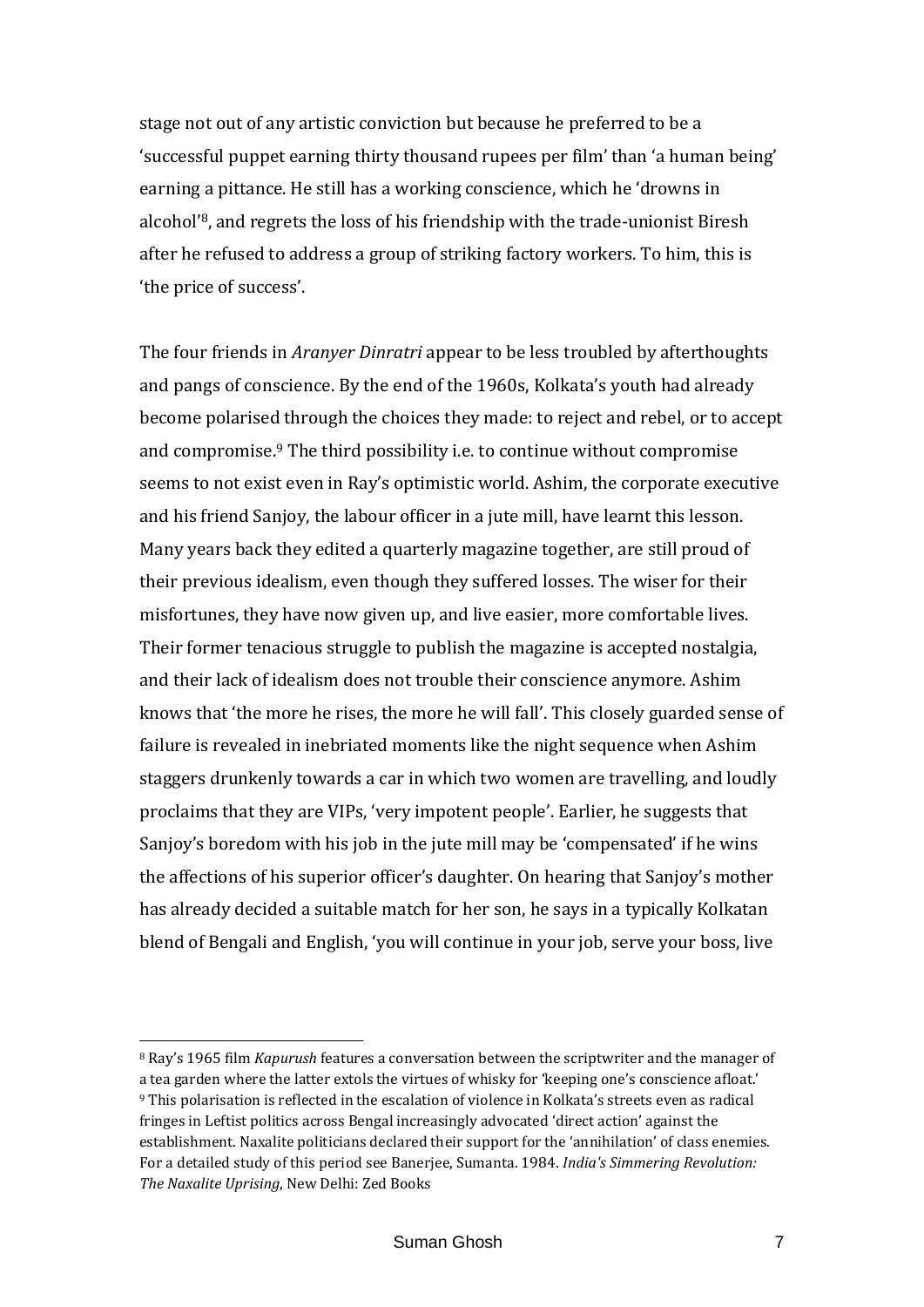with your wife, and you will be a cent per cent Bengali middle class conventional good boy'.<sup>10</sup>

Ashim's words seem to echo those of Apu in *Apur Sansar* (*The World of Apu*, 1959).<sup>11</sup> During their walk back home from the theatre at night, Apu had teased his friend Pulu in almost the same words: 'You'll go abroad for a degree, come back home to take up a job with a fat salary, and then settle down. That's all.' Unlike Apu however, Ashim would choose to be 'successful' in the establishment, joining Kolkata's insular urban sophisticates adroitly and without compunction. In fact, he comes to holiday because he wants 'to try out his new car, and to be irresponsible in the company of his friends'12. Sanjoy, who has remained true to his middle class values, is uneasy about upward social mobility and indecisive about much else in life, from bribing people to accepting Jaya's seductive overtures.<sup>13</sup> Ashim and Sanjoy are two faces of Kolkata's youth emerging towards the final year of the 1960s. Ashim uses his arrogance to mask his regret, while Sanjoy betrays his lack of conviction through his awkwardness.

The indecisive nature of the male characters becomes symptomatic of the transitions in youth culture, both political and social, in Kolkata of the 1960s. In 1962, Banerjee, the bright young engineer in *Kanchenjungha* had confidently said that he preferred to work in a quiet and secluded place, away from the city,

 $10$  The labour officer's discomfort and insecurity in working at the jute mill may be read as a symptomatic case rather than an isolated instance in the context of 1969. Times were especially bad for the jute mills, which had been crucial to Bengal's industry in the previous decades. In 1966-67, West Bengal accounted for 21.6 per cent of India's export earnings through the export of jute products alone, which fell to just 12.4 per cent by 1970-71. In terms of employment, the number of people employed in the industry was reduced from 315,000 after Independence in 1948-49 to just 204,000 in 1969. See Lubell, Harold etc. p.3 and p. 17.

<sup>11</sup> In her review of *Aranyer Dinratri* in the *New Yorker*, 1973, Pauline Kael observes: 'Ashim is much like what Apu might have been turned into if he had been corrupted', though she does not identify where the similarity lies, apart from mentioning that both characters are played by Soumitra Chatterjee. Reprinted later in Das, Santi. ed. 1998. *Satyajit Ray: An Intimate Master*, New Delhi: Allied Publishers, p. 136

<sup>12</sup> Robinson, Andrew. 1989. *Satyajit Ray: The Inner Eye*, London: Andre Deutsch, p. 192

<sup>13</sup> This has an interesting counterpoint in Ray's later film *Seemabaddha* (*Company Limited,* 1971), where an unscrupulous labour officer organises a workers' unrest to aid his company's interests and callously suggests that a large size floral wreath may be offered to a worker injured during this unrest.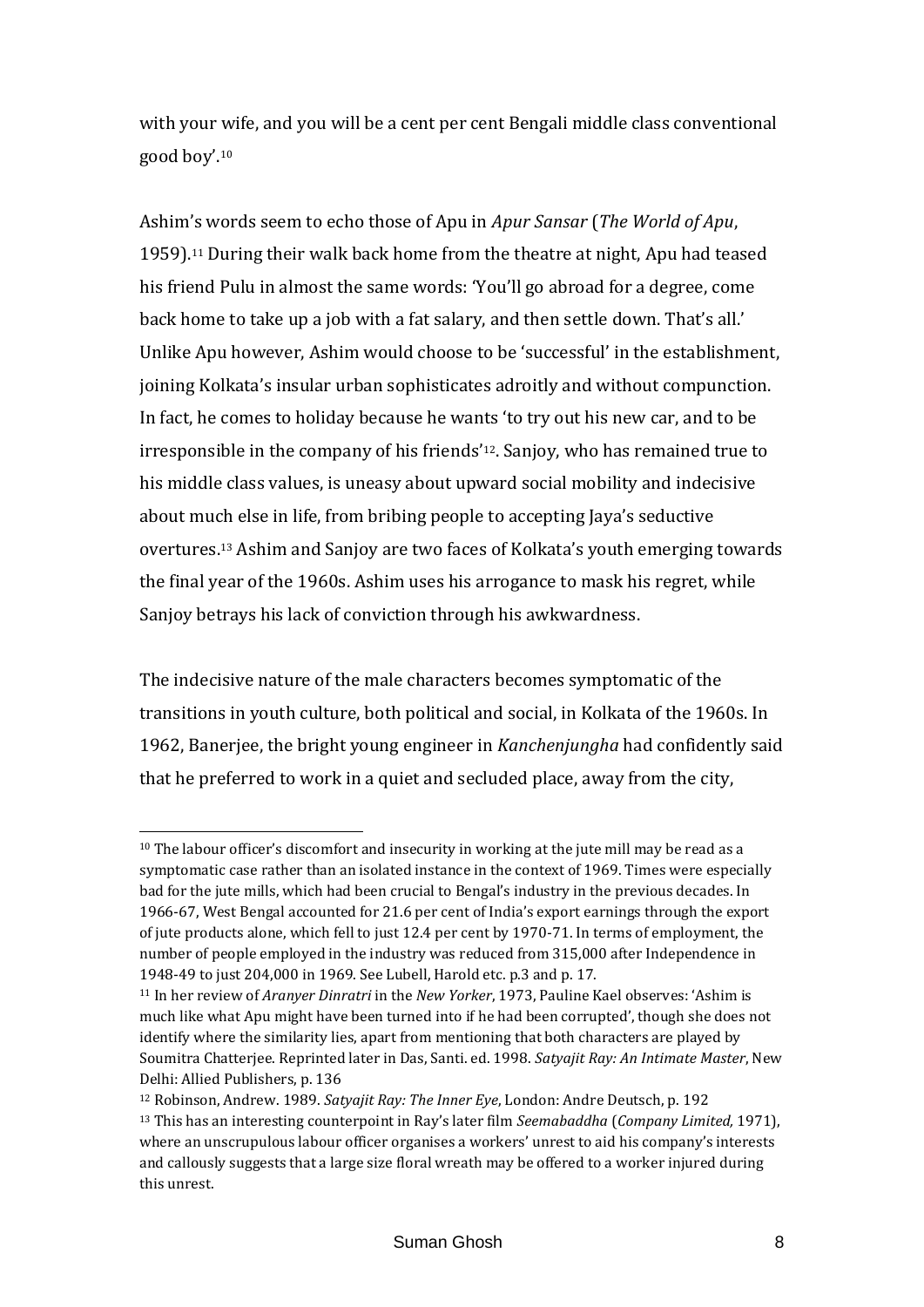pursuing his fascination with building the dams he designed, fitting in with the post-Independence Nehruvian vision of the 'temples of modern India'. There was unemployment in Kolkata, of course, but the unemployed Ashoke could still retain his dignity. He could afford to smoke his cigarettes from the pittance he earned as a private tutor and accepts a filter tipped cigarette from Banerjee reluctantly. He is too proud to admit in public that he is unemployed, and is embarrassed at his uncle's entreaties to Indranath to secure him a job. Shekhar in *Aranyer Dinratri* is from the Kolkata of 1969, a city that has changed. Shekhar is unemployed, but 'borrows' filter tipped cigarettes, shaving blades and even money to gamble from his friends without embarrassment, and consciously 'repays' it by being the butt of their jokes. As Ashim insensitively remarks, the others have 'brought him' on holiday because 'without him around, there is no fun'.<sup>14</sup>

Shekhar is different from Jyoti, the film star Arindam's friend in *Nayak*, who has subsequently become his assistant. The narrative implies that Jyoti too was largely unemployed, and has reworked his relationship with his actor friend to become his assistant, taking his telephone calls, planning his trips and arranging meetings. He has accepted this altered relationship, even the star's occasionally supercilious tone (Arindam thinks his presence in any film should be 'enough' of a draw), and is not embarrassed to refer to himself as the star's 'satellite', which, for him, has led to better living, marked by the improved quality of tea he drinks. Through Ashoke, Jyoti, and Sekhar —unemployment in the 1960s Kolkata of Ray's cinema evolves rapidly as individual characters appear increasingly willing to compromise.

<sup>&</sup>lt;sup>14</sup> This was the time when unemployment suddenly spiralled out of control, creating a widespread feeling of helplessness. "The number of applicants on the live register at the employment exchanges of the national employment service in West Bengal fell from 457,000 in December 1966 to 445,000 in December 1968, but thereafter rose rapidly and at an accelerating rate, reaching 586,000 in December 1970 and soaring to 867,000 in December 1971." Of these, approximately 67 per cent were from Kolkata. See Lubell, Harold etc. pp. 56-57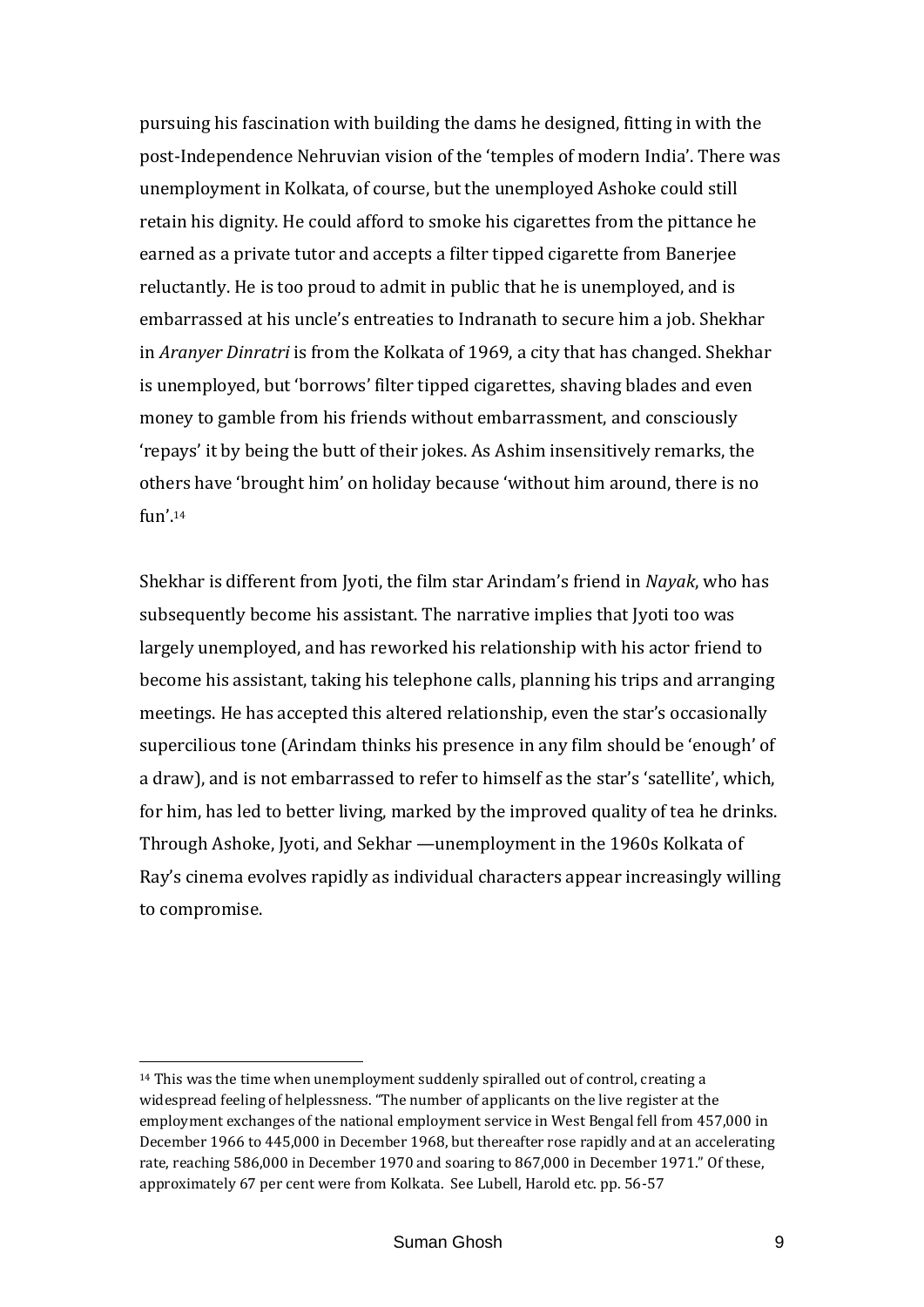#### **Money**

In a post-Gandhian India in which the focus had steadily shifted from an agrarian to an industrial model of economic development, the connections between wealth, status and power became an increasingly important part of the changing social formations among the urban population. When young engineer Banerjee meets the unemployed Ashoke in *Kanchenjungha* he offers him a cigarette, the contemporary currency of conversation. '*Choley?*' ('Like one?') he asks, and then, rather off-handedly says '*aarey nin na moshai*' ('oh come on, have one'). His tone indicates that he is talking from 'above', as revealed by his next question 'tell me then, what's happening in Kolkata?' The power of his wallet functions as the principal signifier of his other actions: the many ornaments he has presented to Manisha who is hoping to marry ('so many you can't even recognise them' she reminds him once), or the bar of Cadbury's chocolate he holds out to her like a bait. He is the perfect foil to Manisha's father, the aristocratic Indranath who views him as an 'acquisition', measured by his 'starting salary of twelve hundred rupees per month', a considerable sum in the 1960s.

Banerjee and Indranath prominently share their class attitudes and their proclivities towards wealth. Indranath offers Ashoke a job, and asks him condescendingly: 'how much do you need to get by? Two hundred? Three hundred?' He looks away from Ashoke, preferring to stare into the mist, and expects him to be grateful and run errands when asked. In *Kanchenjungha* money is a motif which functions as a counterpoint to the cultivated behavioural codes of sophisticated gentility. Indranath's son Anil adheres to the behavioural traits of his class when he clicks his fingers to ask for the restaurant attendant and pushes a few rupees into his hand dismissively.

In *Nayak*, money assumes a different significance. In the first sequence Arindam packs his shaving set carelessly, the cords sticking out, and then opens his safe and pulls out a wad of one hundred rupee notes disdainfully, counts ten and puts the rest back into the bag, leaving it, and the safe, open. This is 'black money', unaccounted for, undeclared for tax purposes. With such large amounts of spare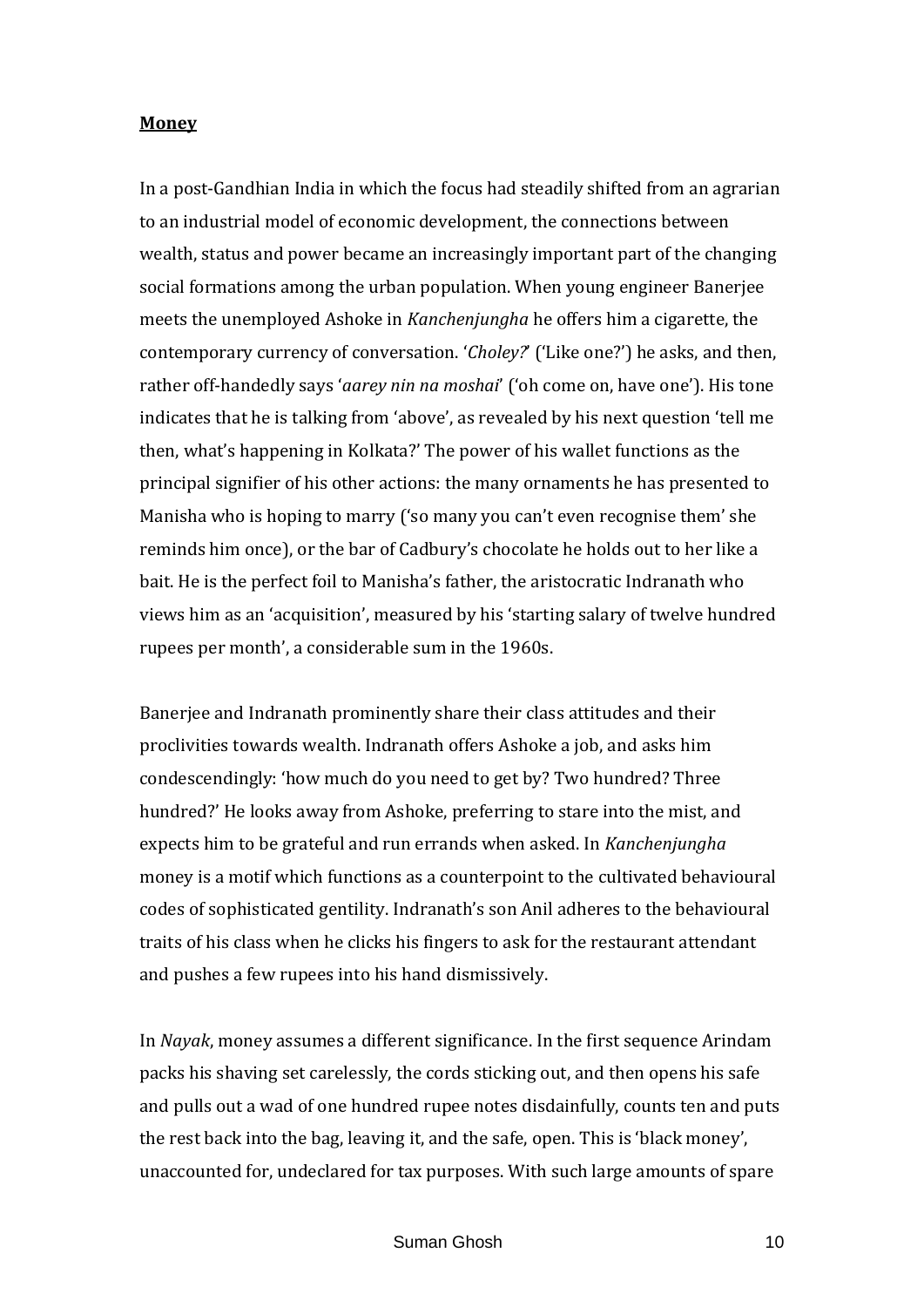change, his assistant would have 'booked an entire coupe' had he decided on his journey earlier, and he can offer his trade-unionist friend Biresh 'any amount' as long as his name was not mentioned in connection with it. He admits that money is the chief determinant in his choice of career, prompting him to sacrifice the 'art of theatre' and become a film director's 'puppet' instead. Money, in turn, becomes the quicksand of his surrealist nightmares in the film's first dream sequence. He is haunted by the prospect of failure, having seen established actors reduced to penury after their films were unsuccessful. Mukunda Lahiri, who was a leading star when Arindam acted in his first film has now been out of work for four years, his savings spent, and is reduced to making requests for bit roles: 'anything, even a gatekeeper will do'. He is still too proud to ask for a drink, suggesting that his 'soul' wanted it, not his 'self'.

If in *Kanchenjungha* wealth signified class inequality, in *Nayak* and *Aranyer Dinratri* it is symptomatic of avarice rather than prosperity and benevolence. Bose, the senior captain of industry in *Nayak*, appears unwilling to respond to the requests of the young advertising entrepreneur Sarkar for a commission but becomes easier to placate when Molly, Sarkar's attractive wife, makes a carefully timed appearance in the pantry car of the train. Sarkar will get his contracts, provided Molly is a 'nice' to Bose. Towards the end of the film, Sarkar gets an offer for a contract from the leader of a spiritual cult. He is initially reluctant, unsure of the financial possibilities, but takes a keen interest when he learns that the budget is substantial. In 1960s Kolkata, spiritualism too has become commodified and worldly, owing to a renewed Western interest in India and Hinduism fostered by the Hippie movement, the Beatles and spiritual gurus like Maharishi Mahesh Yogi.

In *Aranyer Dinratri*, friendship has clear economic hierarchies. This is the reverse of the situation in *Kanchenjungha* where friendship across classes and economic backgrounds between Ashoke and Manisha was possible. It is different even from the renegotiated terms of friendship of Arindam and Jyoti in *Nayak*. In *Aranyer Dinratri* Ashim is the 'leader' — he is the highest earner among his friends, he has come to test the performance of his new car on a long road trip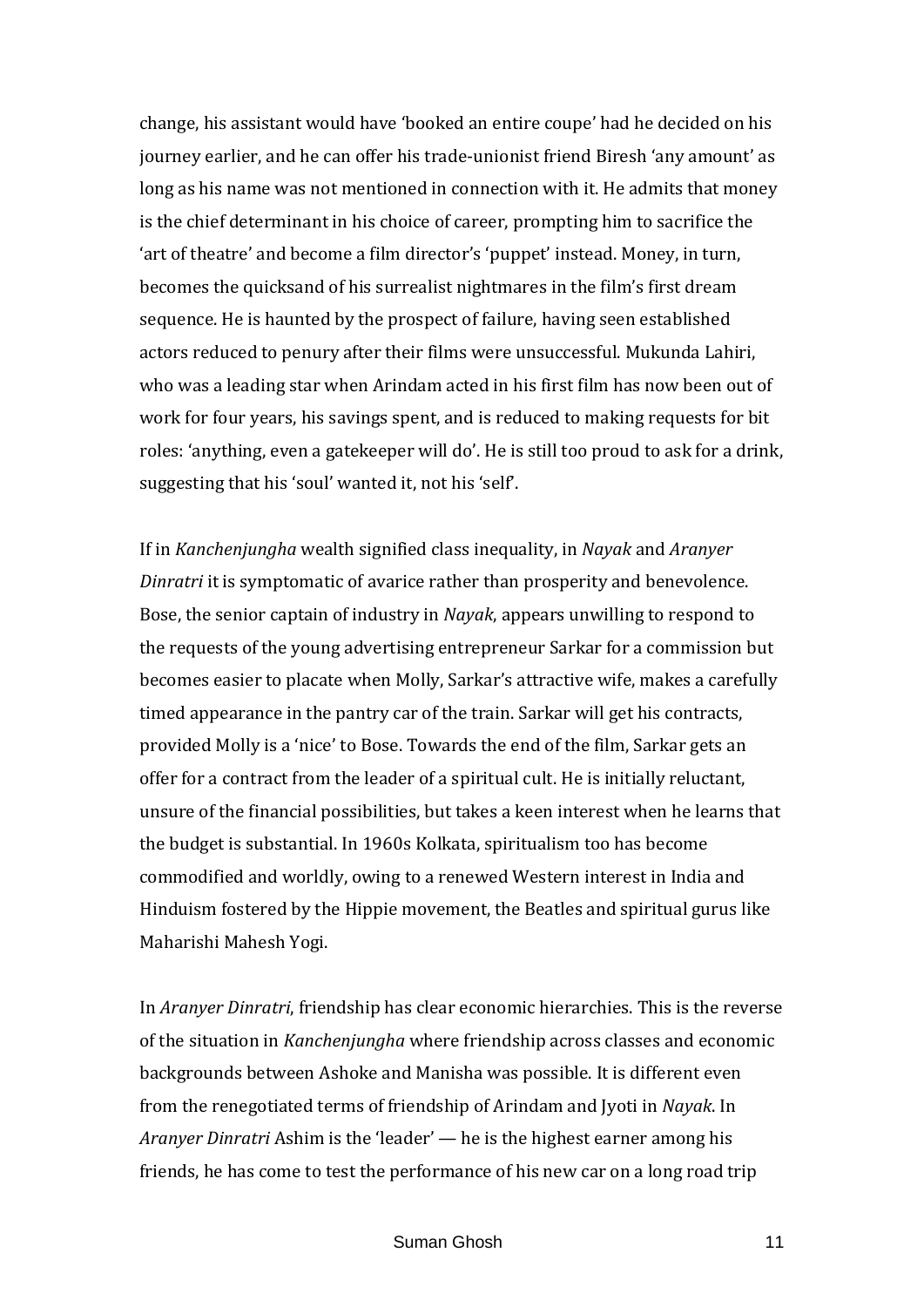and the proposal for the holiday, as he points out clearly, was his and the others had merely 'accepted it'. His sense of superiority is evident from the beginning of the film when he drives into a petrol pump, and with a curt direction to Sekhar, walks away towards the fields. He is accustomed to having his way over the others. He lures the tribal youth Lakha with the promise of a tip and then keeps him waiting. When Lakha returns him small change, he loudly wonders if Lakha was stealing from him. He tries to impress Aparna by paying for whatever she buys. His wallet is a symbol of his male prowess. Sanjoy is more reserved but not dissimilar; he buys Jaya ornaments, and shows off the bulge in his purse. Only in his case, he is incapable of advancing much further, as he soon realises when she tries to seduce him that evening. Hari's relationship with the tribal girl Duli is exploitative, as both of them know that urban earnings have more 'purchasing power' in the forest.15.

Finally, money functions as a symbol of the urban tourists' inability to engage with their surroundings in the forest. Hari's accusation that Lakha stole his wallet is typical of the urban prejudice against tribal communities, a cultural legacy of the colonial era, as a result of which certain tribal groups were identified as 'habitually criminal'.<sup>16</sup> In revenge, Lakha beats up Hari and disappears with his wallet towards the end of the film. Ashim's experience is more oblique. Aparna writes her telephone number on the back of a five rupee note and gives it to him in a silent and decidedly open-ended gesture: whether he keeps the note or spends it will determine whether their relationship will progress. With this, she has repaid him for his favours in the market in a manner he cannot refuse. If the relationship is to progress and he is to meet her in future, it must be on her terms. 'I don't go to cocktail parties', she simply tells him.

<sup>15</sup> Duli, the tribal girl from Palamau in Bihar, wants to come to Kolkata, just as her friend Phulmani had done before. Data from 1961 show that West Bengal had 2.2 million immigrants from other Indian states, of which Bihar accounted for the most, 60.6 per cent. They were all lured by the myth of higher wages in the biggest city in eastern India. See Lubell, Harold etc. p. 39.

<sup>&</sup>lt;sup>16</sup> The Criminal Tribes Act was officially repealed in 1952, but prejudiced opinions among sections of the establishment and the general public on the 'criminal nature' of many of these tribes have been far more difficult to counter.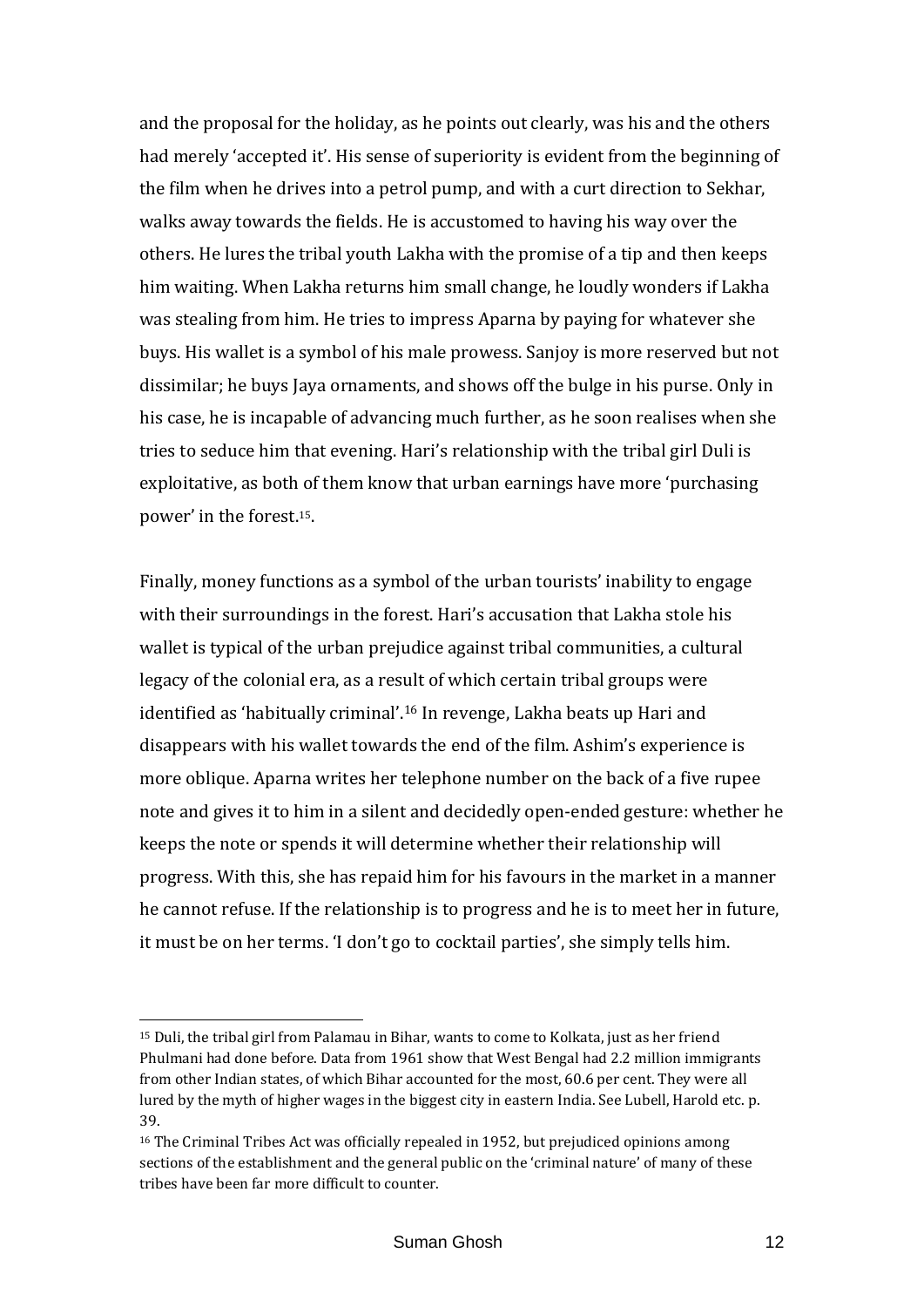Since the beginning of the 1960s, money replaced birth to become an increasingly important determinant of class hierarchies in the absent Kolkata of Ray's films. The importance of family wealth as a key determinant of class identity and social status in the beginning of the decade decreases amid growing unemployment, economic depression and social unrest, accompanied by an ideological shift to the Left. Ashim, with his corporate ambitions becomes the 'leader' of the new age; he is the new, exploitative face of the establishment. The emergence of a parallel ('black') economy becomes a predominant characteristic of private enterprise in the unregulated sectors (including film production), one that haunts the film star Arindam in his nightmares. Corruption plays an important part throughout the decade but is also marked by a significant shift. In *Kanchenjungha* corruption it is about 'backing', i.e. securing the support of the influential aristocrat in order to get a job. By the end of the decade in *Aranyer Dinratri* it becomes much more blatant when Sanjoy "thanks god for corruption", and even Aparna is not averse to acting a shade friendlier with the four friends in front of the forest ranger to prevent them from being evicted from the guest house. But then, as Ashim has already observed astutely, she doesn't look that 'innocent'. Money is the metaphor though which these three films reflect the progressive loss of innocence in the city that binds them together.

#### **The Marital Contract: Arranged, Amended and Aborted**

'Marriage is a noble institution', says Shankar to his wife Anima in *Kanchenjungha*. The evolution of this institution in 1960s Kolkata is both rapid and remarkable in the context of social change as portrayed in Ray's films about contemporary life. Shankar and Anima do not share a single sequence with the rest of the family members in what is supposedly a 'family holiday', apart from an initial sequence with Anima's younger sister Manisha when she comes into their room, looking for safety pins. The unit family, which properly came into being in the 1960s to become the enduring feature of 'modern' living in the city, makes its presence felt for the first time here in Ray's films. *Kanchenjungha* notes a change in the traditional family value system when Shankar suggests that the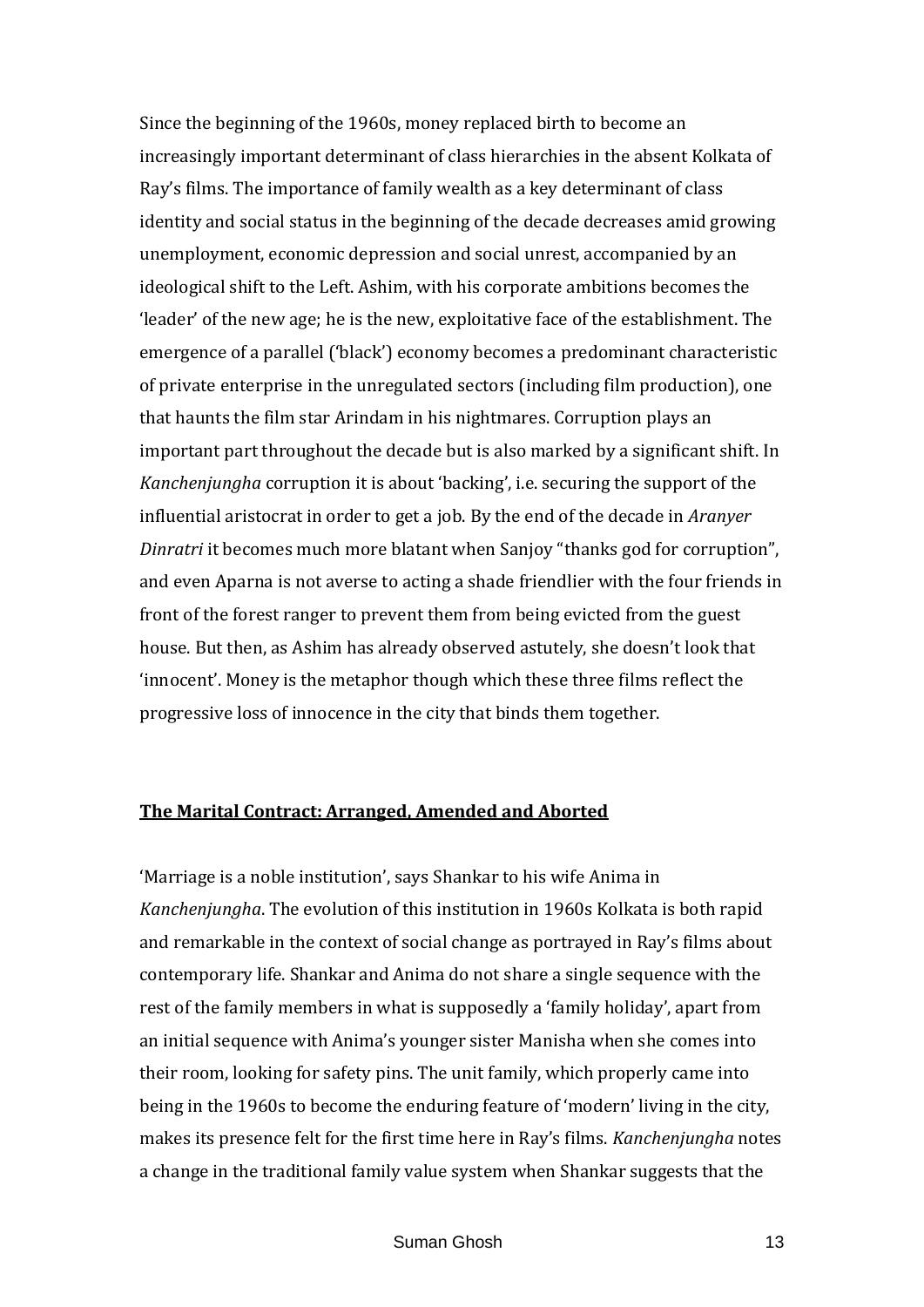couple separate as 'divorce is legal now'.<sup>17</sup> Even the 'scandal' element, the social stigma of a broken marriage, was losing its sheen. From the beginning, 1960s Kolkata geared itself for radical social changes leading to the breakdown of the joint family into unit families and, in the upper classes, unit families into further isolated individual units. The rupture had taken place and the cult of individualism had already begun.

While Shankar and Anima cling to the ideal of 'nobility' in the marital institution, and save their marriage with a compromise to safeguard the interests of their growing daughter, other changes had already begun. At one point, Shankar proposes a 'business arrangement' between husband and wife to help them preserve their own 'independence' while preserving the façade of the marriage. Elsewhere in the film, 'eligible' bachelor Banerjee is more openly utilitarian, like everything else he does, he plans his prospective marriage with a predetermined 'end result'. In his view, a mutual understanding of each other's interests and activity is inconsequential to the success of any marriage. On the contrary marriage is, for him, an institution where the woman feels secure in the wealth and professional success of her husband. Banerjee is the ideological successor to Indranath who is complacent in his belief that his younger daughter will do his bidding, as he had done his father's, 'without regret'.

The noble institution is already undergoing a change in *Nayak*. Bose, the company chairman betrays the invisible purdah system in his household when he tells the train conductor that while his family would have their lunch in the seclusion of their coupe, he 'would prefer to have it in the dining car'. He does not have to ask them what they want as he makes their decisions himself. Advertising professional Sarkar and his wife Molly have already worked out a kind of 'adjustment' because in their marriage, there is no sharing of interests. While she is clearly enthralled at her first sighting of the film star, her husband does not even recognise him because, as he mentions later, 'it is far more natural' for him to know the company director Bose by sight. The lack of shared interest

<sup>&</sup>lt;sup>17</sup> The legal framework for a divorce among Hindus in India is described in the Hindu Marriage Act of 1955 and other similar legislation.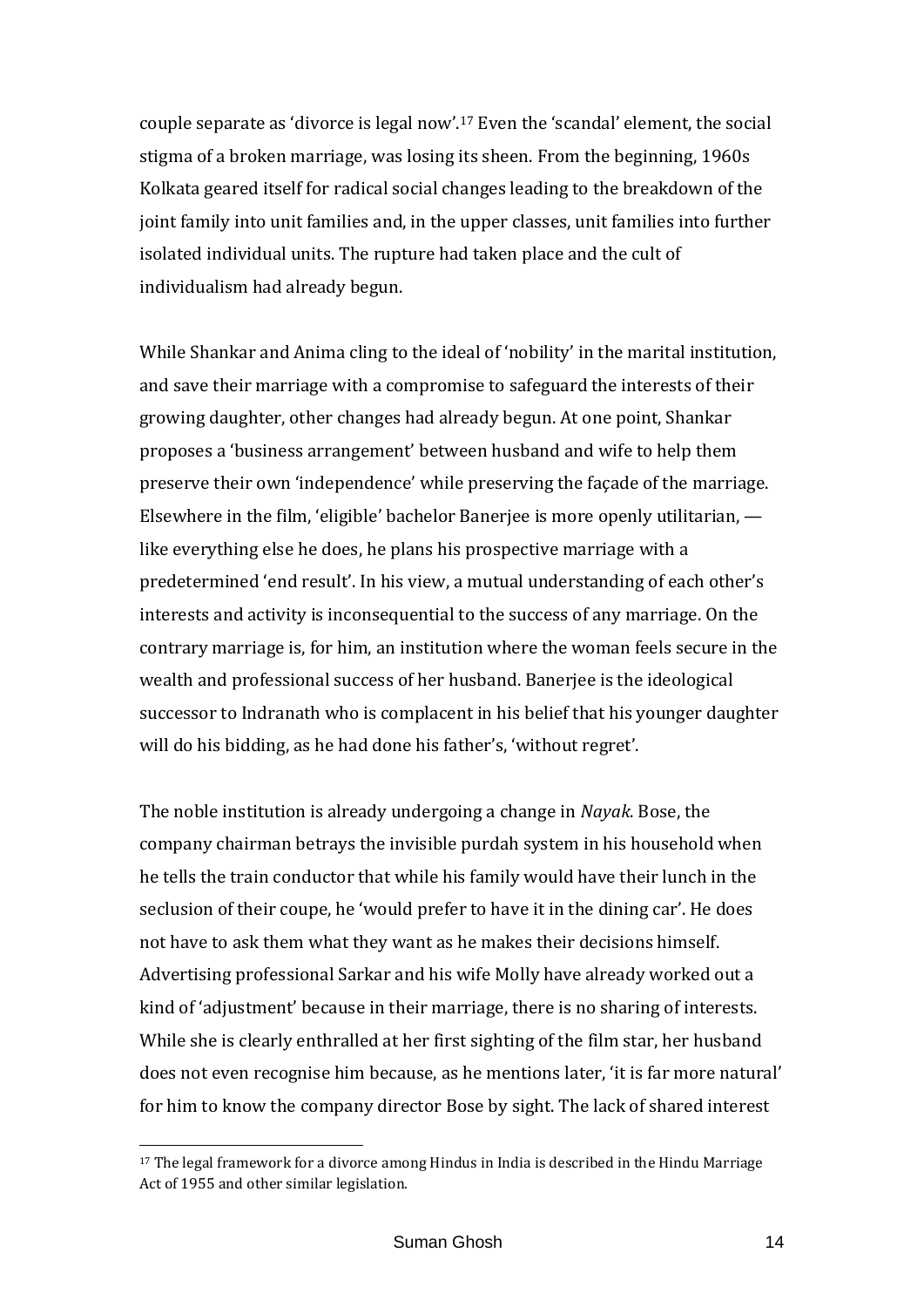Banerjee spoke of amongst the elite in *Kanchenjungha* has become accepted practice for the upper middle class in *Nayak*, and is part of the 'business arrangement' between husband and wife. If Molly agrees to be 'nice' to a prospective client, she also names her price: 'a pearl necklace on my next birthday'. This is an arrangement that, evidently, her husband has proposed and she has accepted. Like his business, this too is 'a game, a strategy'. Molly later tries to extend this arrangement on her own terms: she would do her husband's bidding provided he agreed to her trying a career in film acting. Sarkar refuses. He will not allow his wife the financial and social independence of a film career. Not all lines have been crossed.

Marital transgression is the central theme in the relationship of Arindam the film star and Promila, who first visited his house one night as an unknown newcomer and asked for a role in his latest starrer *Moner Manush*, even though casting for the film had already been decided. She pretended to be single and made it clear that she was ready for his advances. Unable to resist, Arindam had used his influence to replace the original actress with Promila as the female lead in his new film. However, the relationship affected his work and left him dissatisfied with his performance and the fear that his film would be a failure. Also, a newspaper had printed a report of Arindam's midnight brawling with someone at a club. It emerges in the film's second dream sequence that his adversary was Promila's husband and that her deception had left him shaken. He is afraid that the adverse publicity could ruin his career.

During the train journey, when Molly requests Arindam for a break in his films, he says he would like to discuss the matter with her husband first. He has learnt his 'lesson' the hard way and will be more careful in future.

The insecure star does not have late nights, not even a late night drink with his guest if he is filming early next morning. His insecurity is manifest in his sense of 'discipline'. Promila, on the contrary, is much more desperate, — she is not averse to histrionic displays, and even offers to see him off at Howrah railway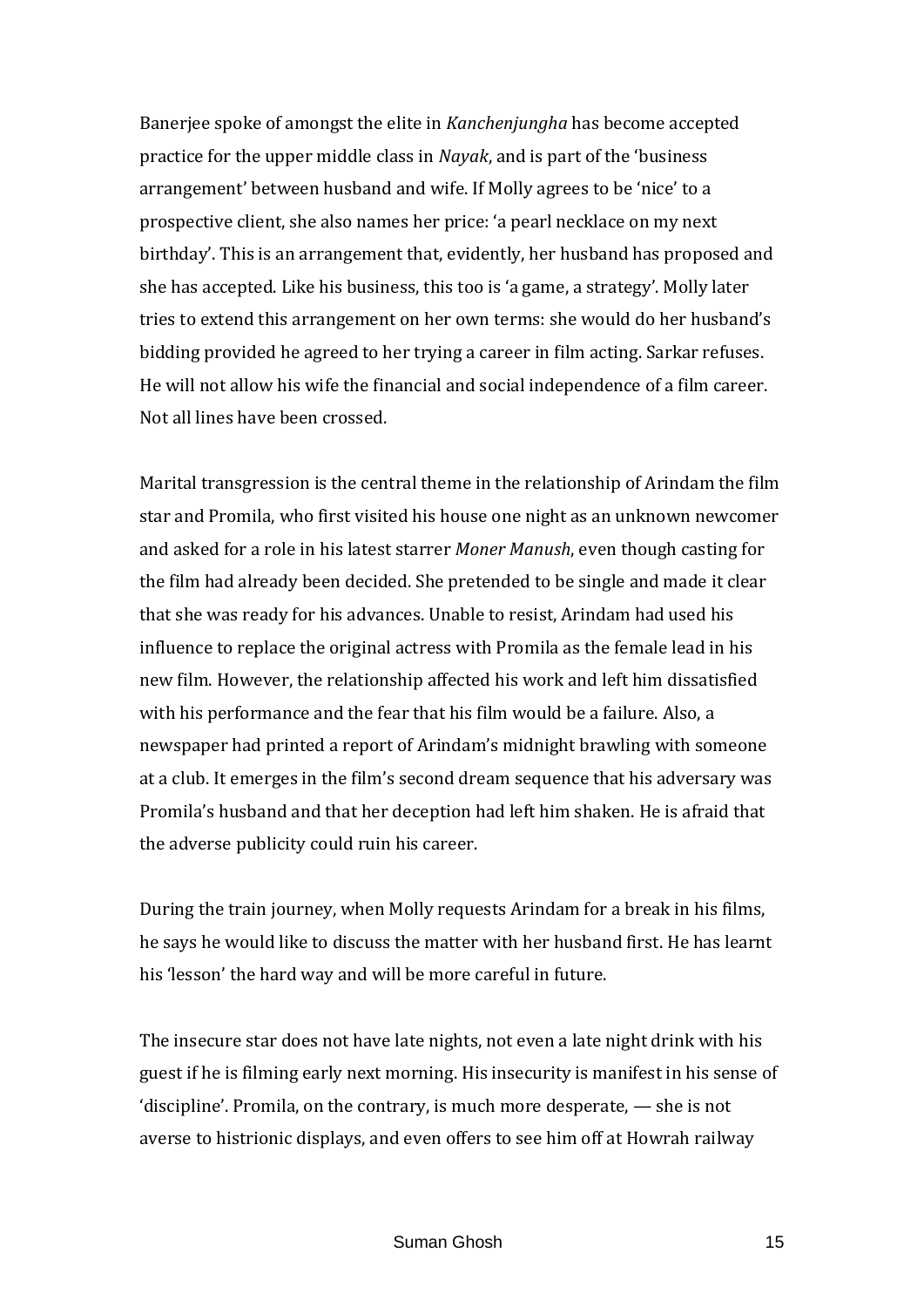station which, given the hero's reputation and the day's newspaper headlines about his brawling, is sure to create more news for the gossip press.

The marital institution becomes progressively more complex in Ray's films throughout the 1960s. Ray's *Charulata* (*The Lonely Wife*, 1964) and *Kapurush* (*The Coward*, 1965) are both stories featuring a breakdown of marital relations as a key theme. In *Aranyer Dinratri* the complexity takes a new form as the four youths show themselves to be some of the most 'conservative', status-quoist characters in Ray's films, for social reasons which have their roots in Kolkata. Unemployment, student unrest, and violent attacks by the radical Left against a stagnant establishment and an unprepared political system in Bengal had already scarred the face of Kolkata the year *Aranyer Dinratri* was made. Famously reluctant to discuss politics, Ray response to a pointed question was: 'politics in India is a very impermanent thing. Political parties break up very quickly, and I don't believe in the Left as such any more. There are now three communist parties India, and I don't really see what that means.'<sup>18</sup> In these uncertain times, both Ashim and Sanjoy are in stable employment and are reluctant to quit despite their occasional misgivings. Conservatism is their answer to insecurity. Sanjoy still hopes that his manager's daughter will accept his marriage proposal, because that is a 'sure' mark of future success. He is open to flirtation, but withdraws when Jaya tries to seduce him. To his friends Sekhar's short stature is symbolic of his inadequacy. Shekhar masks his 'deficiencies' in his pathetic jokes, in his quaint assertions of gallantry ('Ladies first', he says at the beginning of the memory game), and in his sham smartness ('I thought this was the French Riviera', he says after the women suddenly visit the youths while they have a bath at the well). For these confused young men in a time of social crisis, marital stability seems a distant prospect and even the complexities of adult relationships appear too overwhelming. Even Ashim, the most assured among the four friends, is 'still a boy', as Aparna points out at the end of the film, to his mortification. In times of stunted progress and increasing frustration in a

<sup>18</sup> Thomsen, Christian Braad. 1973. 'Ray's New Trilogy: An Interview by Christian Braad Thomsen', *Sight and Sound*, London: BFI. p. 31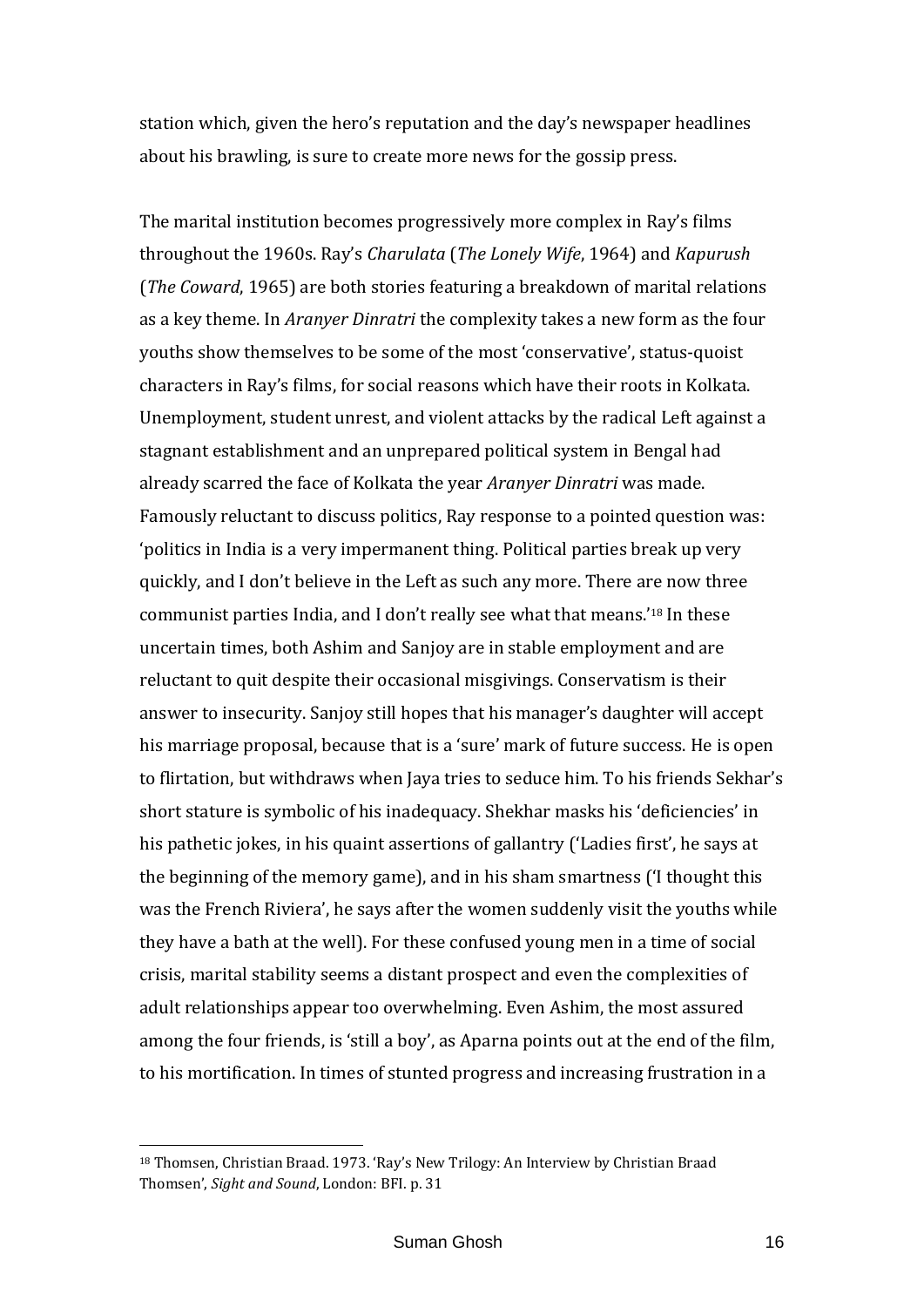fractured society, marriage, an institution that is ideologically founded on ideas of sexual union, bonding, procreation and responsibility, becomes impossible.

#### **Questions of Class: Conflict, Compromise and Social Mobility**

'Ashoke: I never met a girl of your type before. I always thought I would say this if I ever had the opportunity.

Manisha: A girl of my type? How do you mean?

Ashoke: I mean, your class.' (*Kanchenjungha*, 1962)

-

'Class' is the operative word in all three films. It is arguably the strongest indicator of social change in Kolkata in this decade. Indranath, the aristocrat of *Kanchenjungha* who resists change and covets the title his former rulers gave him, is succeeded by Bose, the globetrotting industry captain of *Nayak* who is used to being waited upon, thinks it is his right to admonish the dining car attendant in a tone reserved for 'class inferiors', talks volubly about the displays in the shopping malls of Western cities he has visited, and is a habitual boaster. However, it is possible to detect subtle changes taking place. The aristocratic Indranath is used to being 'served' with a lifelong sense of entitlement and assurance. In his ill-treatment of class inferiors, Bose shows his relative lack of assurance, and displays decidedly less suavity than Indranath.<sup>19</sup> Not unnaturally, he too is in a position to give favours. But while Indranath dispenses favours in an affectation of magnanimity, the petty bourgeois company director extracts his price. By the mid 1960s, with the passing of the Land Reforms Act of 1955 and other legislation, feudal systems began to crumble, and the petty bourgeois began to replace the aristocracy to become the newer, more corrupt face of power. However, amidst the economic and social decay towards the end of the

<sup>&</sup>lt;sup>19</sup> This is evident in their politics too. Indranath displays a conviction (however misplaced) when he openly sides with his colonial masters. Bose is much more non-committal, as he says ambiguously that he is Right wing, but not without his sympathies towards the 'less conservative' Left.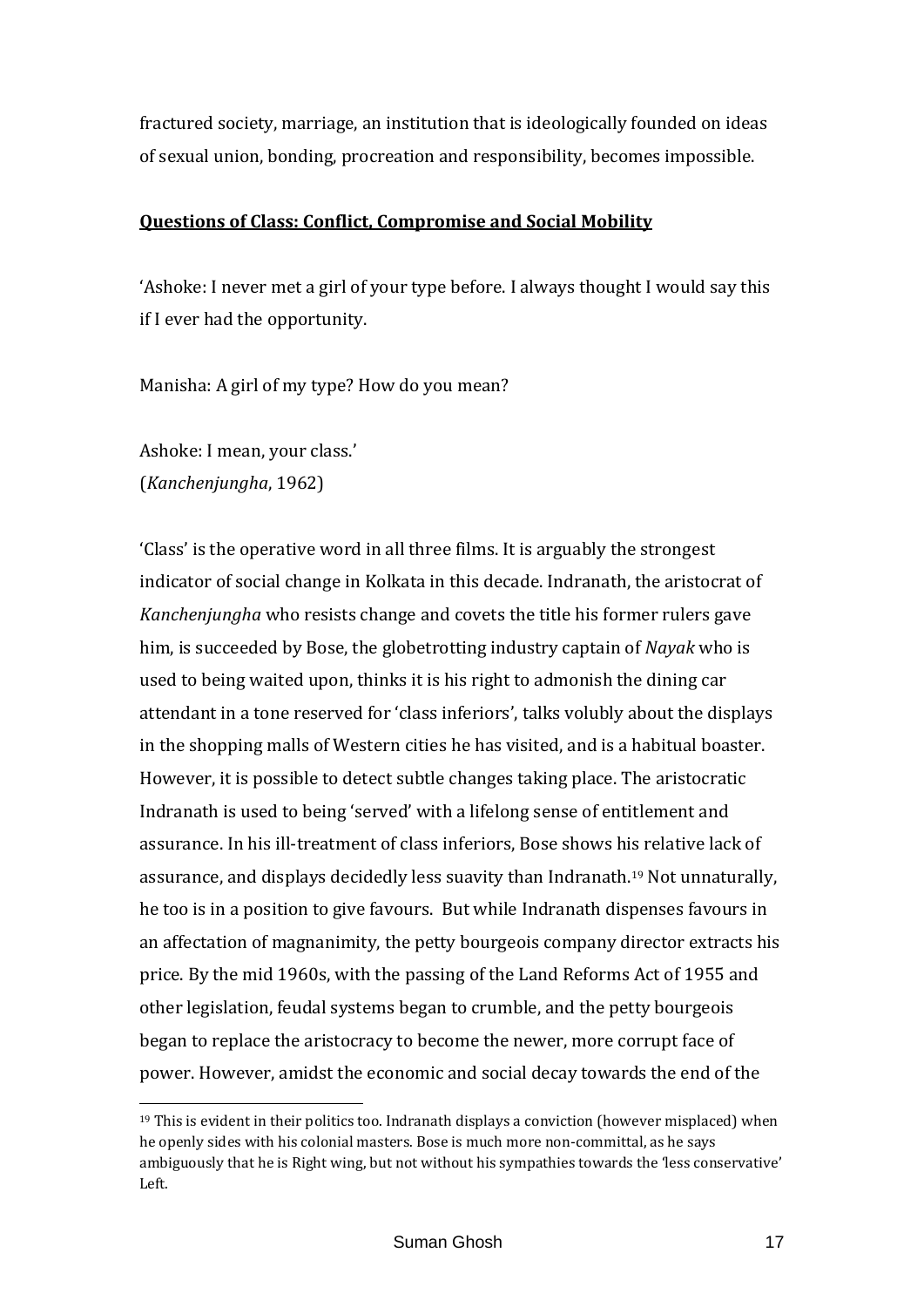1960s, even this class lost much of its foothold in Kolkata. The only class that retained its strength, and continued to flourish, stamps its presence in *Aranyer Dinratri*, as the new generation civil servant of independent India in the form of the forest conservator.

This neo-colonial is urbane, flaunts his education and his social superiority in clipped accents and precise use of the English language, and in a single stroke, both replaces and successfully replicates the former colonial masters of imperial India. Suranjan Ganguly notes that when the conservator asks them to leave the guest-house, the youths 'speak in Bengali and cringe before an authority figure who speaks English with an ease and confidence they clearly lack'. This is a far cry from the petty clichéd English phrases with which they bullied the conservator's subordinate before. This is not a sudden development. Ganguly notes that these youths 'maintain with the local illiterates a certain façade that begins to crack as soon as they meet people from the city who speak not only in English, but in better English than they do.'<sup>20</sup> It becomes evident that when Ashim and Sanjoy speak in English, they only try to emulate their more powerful counterparts placed in the higher social echelons of the establishment to which they aspire.

For the establishment, English is both the dominant language and the language of dominance. In *Nayak*, a smattering of English phrases decorates the language of company director Bose when he gives instructions: 'I would prefer to have it in the dining car' or 'Can I have a Coke, then?' Even the film star, an ambiguous presence in the class-ridden city, cannot ignore this. When he instructs his assistant to dial 'double two fourr six fourr' the rolled 'r's are clearly an effect of his trying to imitate an American accent from the movies of Marlon Brando, Humphrey Bogart and Paul Muni who he admires. The acquired accent, which tries to mask the humble beginnings of which he is so afraid, exposes his

<sup>20</sup> Ganguly, Suranjan. 2000. *Satyajit Ray: In Search of the Modern*, Maryland and London: The Scarecrow Press, p. 106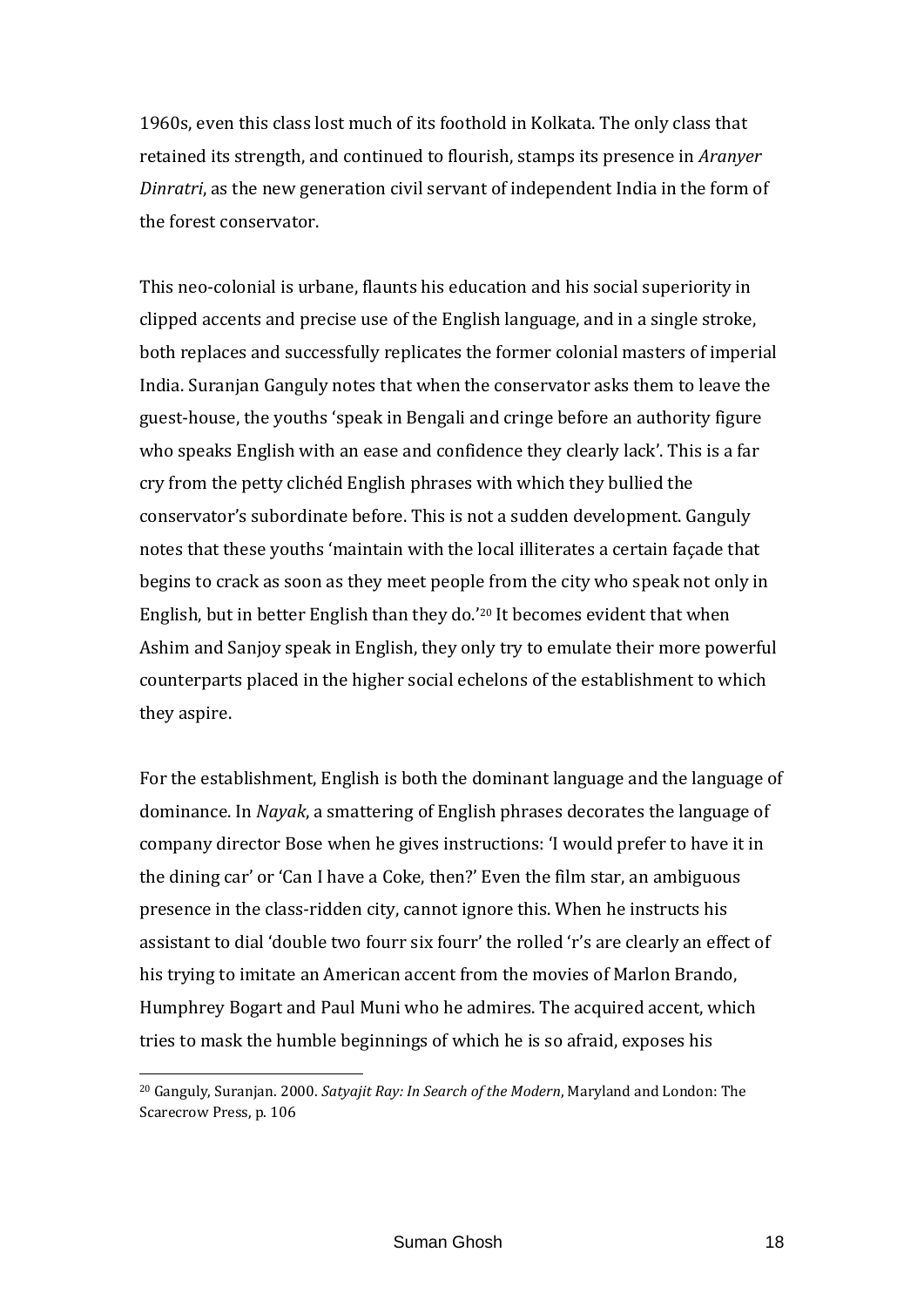vulnerabilities: like most of his image, this too is superficial. Sarkar, the advertising professional is even less sophisticated, and crudely uses 'Englishness' to secure a wealthier clientele when he says that his name Pritish 'rhymes with British'. This same tendency to achieve upward social mobility is manifest in Ashim in *Aranyer Dinratri* who finds Tripathi's cottage 'English' though he has 'seen' England only in British films, and in Sekhar who pronounces 'thirty' as 'thearty' while giving the time: 'eight thirty sharp'.

In Ray's films, the new urban generation that Indranath the aristocrat in *Kanchenjungha* grandly says are the nation's 'future' seem to have all but disappeared by the end of the 1960s. While Banerjee is probably still indefatigably building dams far away from the city, playboy Anil and reformed profligate Shankar have both become irrelevant in an increasingly competitive city which is recalibrating its positions of power, where unprincipled and uneducated advertising men and equally ruthless, self advertising film actors emerge as examples of a redefined notion of 'success'. Amidst this change, only Ray's women remain as they are, dutiful and principled, prepared to be outspoken when the need arises as in *Kanchenjungha*, complex but sympathetic like Aparna in *Aranyer Dinratri*, or 'voices of conscience in village plays' like Aditi in *Nayak*. They represent the only hope in a city where the men seem to become increasingly confused.

The reason for this confusion becomes clear when these three films are viewed successively. In *Kanchenjungha*, there is an old order against which the new generation envisions itself. As long as a conflict against the old order is possible, there is also the hope that a new order will emerge. In *Nayak*, that old order is rapidly disappearing and there are only traces of an increasingly unequal and irrelevant skirmish in the form of the hero's 'revenge' on the beaten enemy, the old, out-of-work film actor who was once a hectoring star. In *Aranyer Dinratri*, there is no old order left anymore, which is why there is no one else left to fight. The youth of Kolkata had begun fighting each other at the end of this decisive decade, leading to increasing frustration and social strife. This is the critical point of history in which a simmering cauldron called Kolkata found itself in the final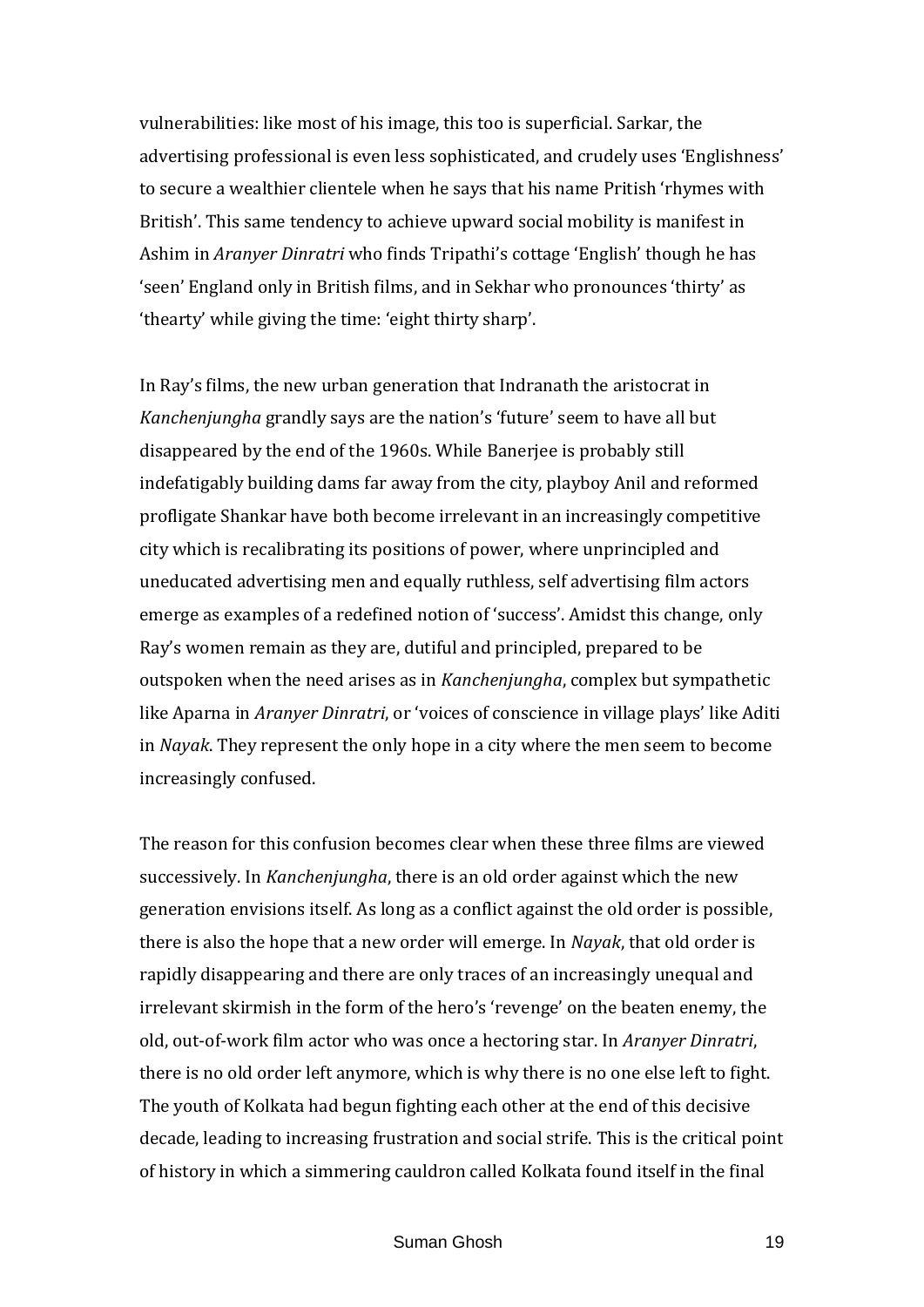year of the 1960s, when the film was made. The bubble of post-Independence hope, stretched to the point of maximum tension, was about to burst.

------------------------------

#### **Notes**

- Quotations marks indicate lines of dialogue from the films referred to.
- Translations from the original Bengali mine.
- I am grateful to Pabitra Chatterjee for his suggestions.

#### **Works Cited**

Banerjee, Sumanta. *India's Simmering Revolution: The Naxalite Uprising*. New Delhi: Zed Books, 1984. Print.

Dasgupta, Chidanda, ed. *An Anthology of Statements on Ray and By Ray*. New York: Film Festivals Publishing, 1981. 75. Print.

—. "Ray and Tagore." *Sight and Sound* 36.1 (Summer 1966): 75. Print.

Ganguly, Suranjan. *Satyajit Ray: In Search of the Modern*. London: The Scarecrow Press, 2000. Print.

Ghosh, Suman. "Development Dynamics in India: Two Examples, One Film; A Reading of Satyajit Ray's Kanchenjungha." *Global Built Environment Review* 3.3 (Mar.-Apr. 2004): 15-23. Print.

Kael, Pauline. "The Current Cinema." *New Yorker* 49.4 (17 Mar. 1973): 121-26. Print.

Lal, P. "Life Satirising Art Satirising Life." Special issue of *Montage* (1966). Rpt. in Chidanda Das Gupta, ed. *An Anthology of Statements on Ray by Ray*. New Delhi: Directorate of Film Festivals, 1981: 73-75. Print.

Lubell, Harold*. Calcutta: Its Urban Development and Employment Prospects*. Geneva, Switzerland: International Labour Office, 1974. Print.

Mao Tse-Tung. "Problems of War and Strategy." (6 November 1938). *Selected Works, Volume II*. Beijing: Foreign Languages Press, 1965. 219-35. Print.